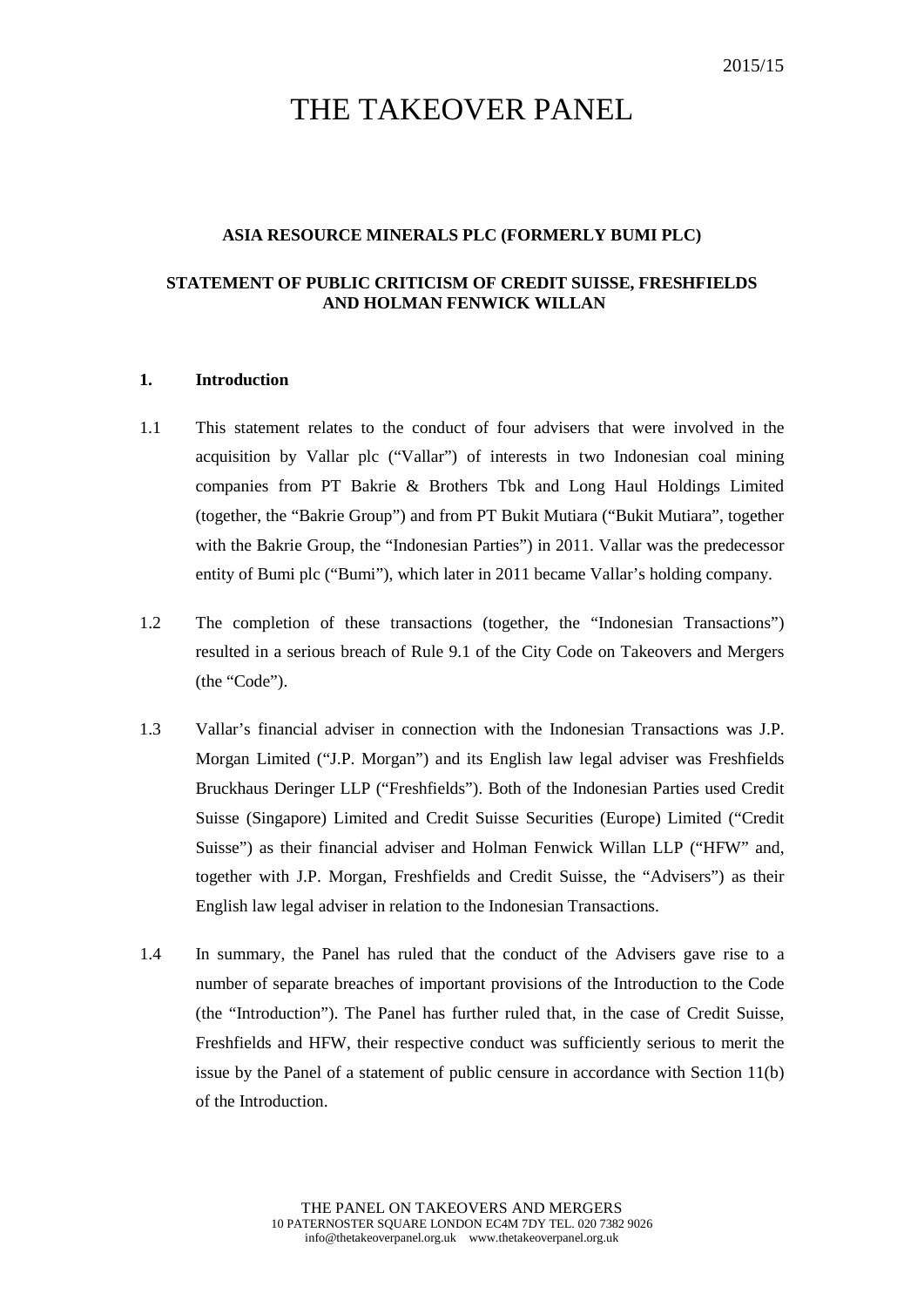1.5 This statement explains the basis for the Panel's rulings in this matter. Each of Credit Suisse, Freshfields, HFW and J.P. Morgan has consented to the publication of this statement.

## **2. Background**

- *(a) Vallar, the Indonesian Parties and the Indonesian Transactions*
- 2.1 Vallar was formed in March 2010 with the stated objective of acquiring a single major company, business or asset with significant operations in the global metals, mining and resources sector. In July 2010, Vallar completed an Initial Public Offering ("IPO"), raising approximately £707 million in gross proceeds. Vallar's shares were listed on the standard listing segment of the Official List.
- 2.2 On 16 November 2010, Vallar announced that it had agreed to acquire:
	- (a) an approximately 25 per cent interest in PT Bumi Resources Tbk ("Bumi Resources") from the Bakrie Group (the "Bumi Resources Transaction"); and
	- (b) an approximately 75 per cent interest in Berau Coal Energy Tbk ("Berau") from Bukit Mutiara (the "Berau Transaction").
- 2.3 Bumi Resources is an Indonesian natural resources company whose shares have been listed on the Indonesia Stock Exchange since its IPO in 1990. At the time of the Indonesian Transactions, its assets included a 70 per cent indirect interest in PT Arutmin Indonesia, the fourth largest thermal coal producer in Indonesia, and a 65 per cent indirect interest in PT Kaltim Prima Coal, the largest thermal coal producer in Indonesia.
- 2.4 The Bakrie Group had acquired a controlling 59 per cent shareholding in Bumi Resources in 1997. This shareholding was then sold down over time, culminating in the Bumi Resources Transaction.
- 2.5 The Bakrie Group is part of a wider group of associated companies whose business interests include oil and gas, mining, agriculture, telecommunications, metals and infrastructure. The Bakrie Group includes 10 companies listed on the Indonesia Stock Exchange and is one of Indonesia's oldest and largest business conglomerates.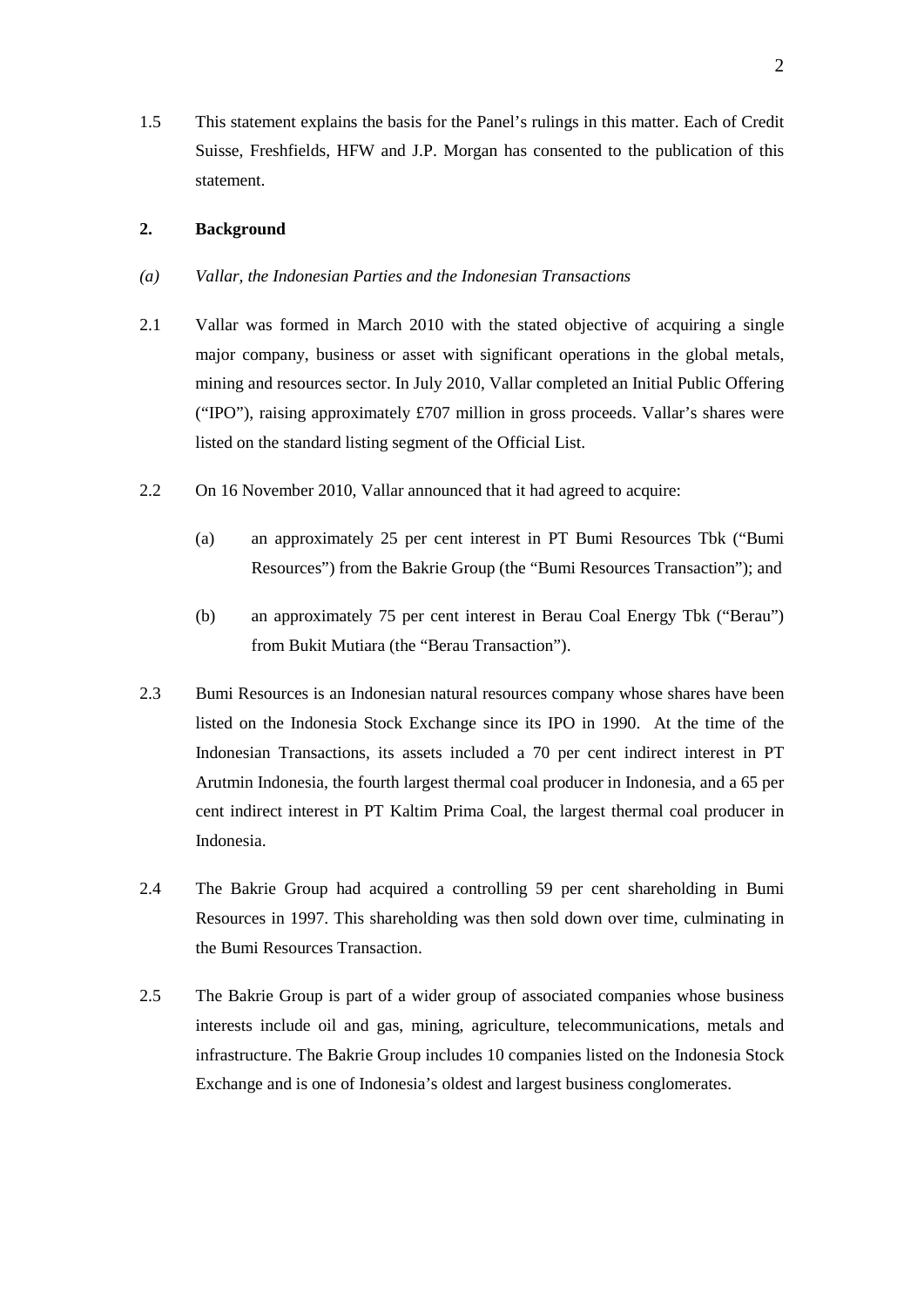- 2.6 Berau is an Indonesian coal mining holding company whose shares have been listed on the Indonesia Stock Exchange since its IPO in 2010. Prior to its IPO, Berau was majority-owned by Bukit Mutiara, which had acquired its interest in Berau in 2009.
- 2.7 Bukit Mutiara partially financed its acquisition of Berau in 2009 using an unsecured and subordinated loan of \$300 million extended by Bumi Resources (the "Berau Acquisition Loan").
- 2.8 At the time of the Indonesian Transactions, Berau's principal asset was a 90 per cent indirect holding in Berau Coal, the fifth largest thermal coal producer in Indonesia.
- 2.9 Bukit Mutiara is a private holding company which is owned by PT Recapital Advisers, a private Indonesian investment group.
- 2.10 The aggregate consideration for the Indonesian Transactions was approximately \$3 billion, to be made up of a combination of cash and new Vallar shares. As regarded the new Vallar shares, the Bakrie Group was issued with new Vallar shares carrying 30 per cent of the voting rights of Vallar less a single voting ordinary share on completion of the Bumi Resources Transaction on 4 March 2011. In addition, the Bakrie Group was issued with further new Vallar shares, the voting rights of which were suspended. Bukit Mutiara was issued with new Vallar shares carrying approximately 20.4 per cent of the voting rights of Vallar on completion of the Berau Transaction on 8 April 2011. Accordingly, on completion of the Indonesian Transactions, the Bakrie Group and Bukit Mutiara acquired interests in shares carrying, in aggregate, more than 30 per cent of the voting rights of Vallar.
- 2.11 The completion of the Indonesian Transactions was not made subject to the grant of a dispensation from the Panel under Note 1 of the Notes on Dispensations from Rule 9 (a "Whitewash" dispensation) and nor did it result in the Indonesian Parties making a general offer for Vallar in accordance with Rule 9.1. (The concept of a Whitewash dispensation is explained in paragraph 3.8 below.)
- *(b) The Panel's concert party ruling*
- 2.12 On 19 December 2012, the Panel published PS 2012/9, in which it ruled that the Indonesian Parties were acting in concert and that they had been acting in concert both at the time that they acquired shares carrying, in aggregate, more than 30 per cent of the voting rights in Vallar, as well as subsequently.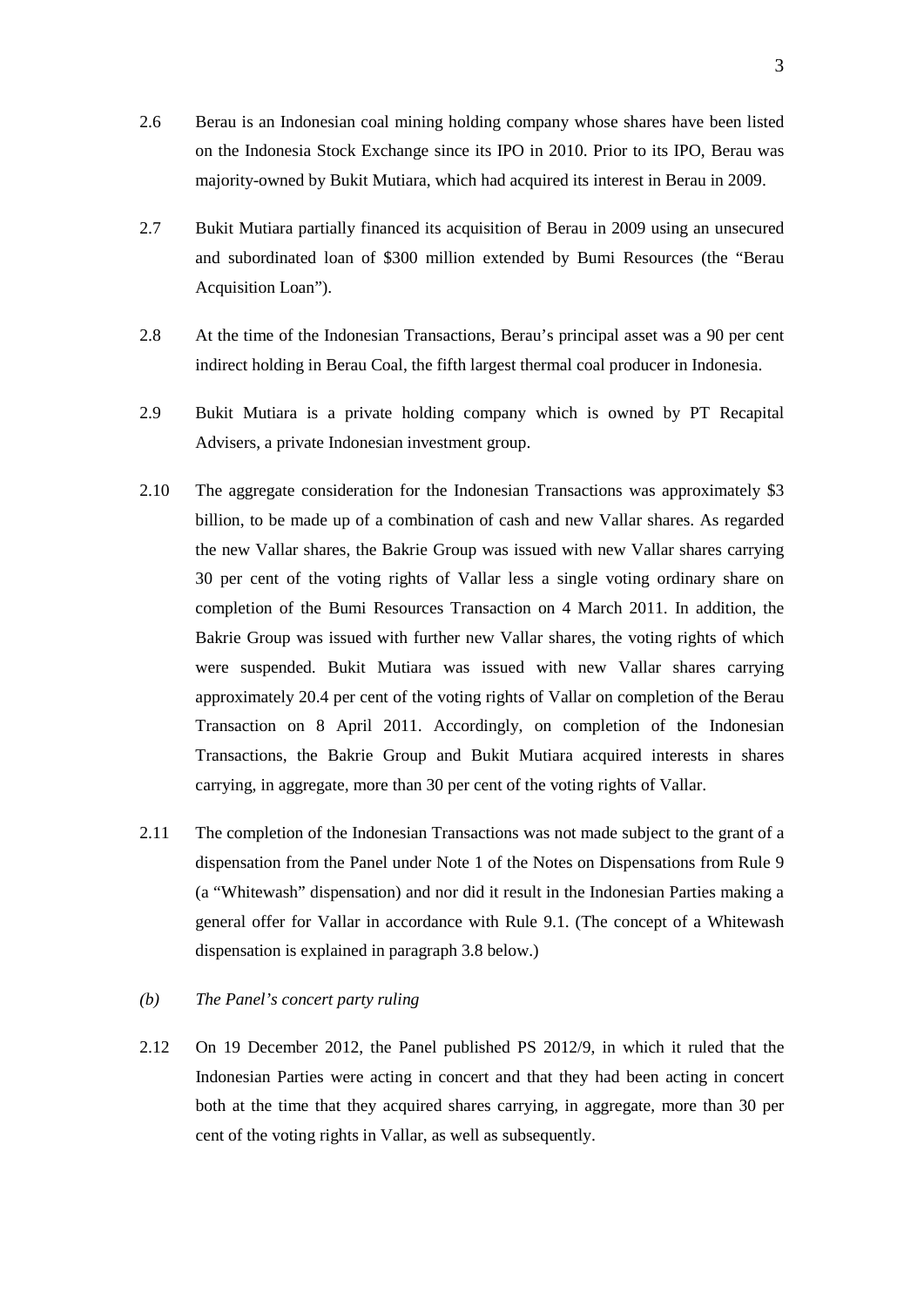- 2.13 The Panel explained that, in the circumstances, it was not requiring the Indonesian Parties to make a general offer for Bumi (which had since become Vallar's holding company) in accordance with Rule 9.1. Instead, the Panel ruled that the percentage interests of the Indonesian Parties (and any persons acting in concert with them) in Bumi shares should be reduced by way of the disposal of a sufficient number of shares such that these interests represented, in aggregate, less than 30 per cent of the voting rights of Bumi.
- 2.14 The Panel further ruled in PS 2012/9 that, pending the completion of the sell-down referred to in the preceding paragraph, the number of voting rights that could be exercised at any general meeting of Bumi by the Indonesian Parties (and any persons acting in concert with them) be limited to less than 30 per cent of all of the voting rights exercisable at any such meeting.
- 2.15 Each of the Indonesian Parties and Bumi accepted the Panel's rulings. In compliance with the Panel's sell-down requirement, Bukit Mutiara subsequently disposed of all of its interests in Bumi shares, thereby reducing the percentage interests of the Indonesian Parties in Bumi shares to shares representing, in aggregate, less than 30 per cent of the voting rights of Bumi.
- *(c) The Panel's subsequent investigation*
- 2.16 In PS 2012/9, having noted that the Indonesian Transactions could have been the subject of a Whitewash dispensation, but were not, the Panel went on to state that it was undertaking a separate investigation into why it was not previously made aware of the existence of the concert party between the Indonesian Parties, and why a Whitewash dispensation was not sought in relation to the Indonesian Transactions.
- 2.17 As noted above, the Panel has ruled that, as a result of their respective conduct in relation to the Indonesian Transactions, a number of important provisions of the Introduction to the Code were breached by the Advisers.
- 2.18 The Panel has further ruled that, in the case of Credit Suisse, Freshfields and HFW, their respective conduct was sufficiently serious to merit the issue by the Panel of a statement of public censure in accordance with Section 11(b) of the Introduction.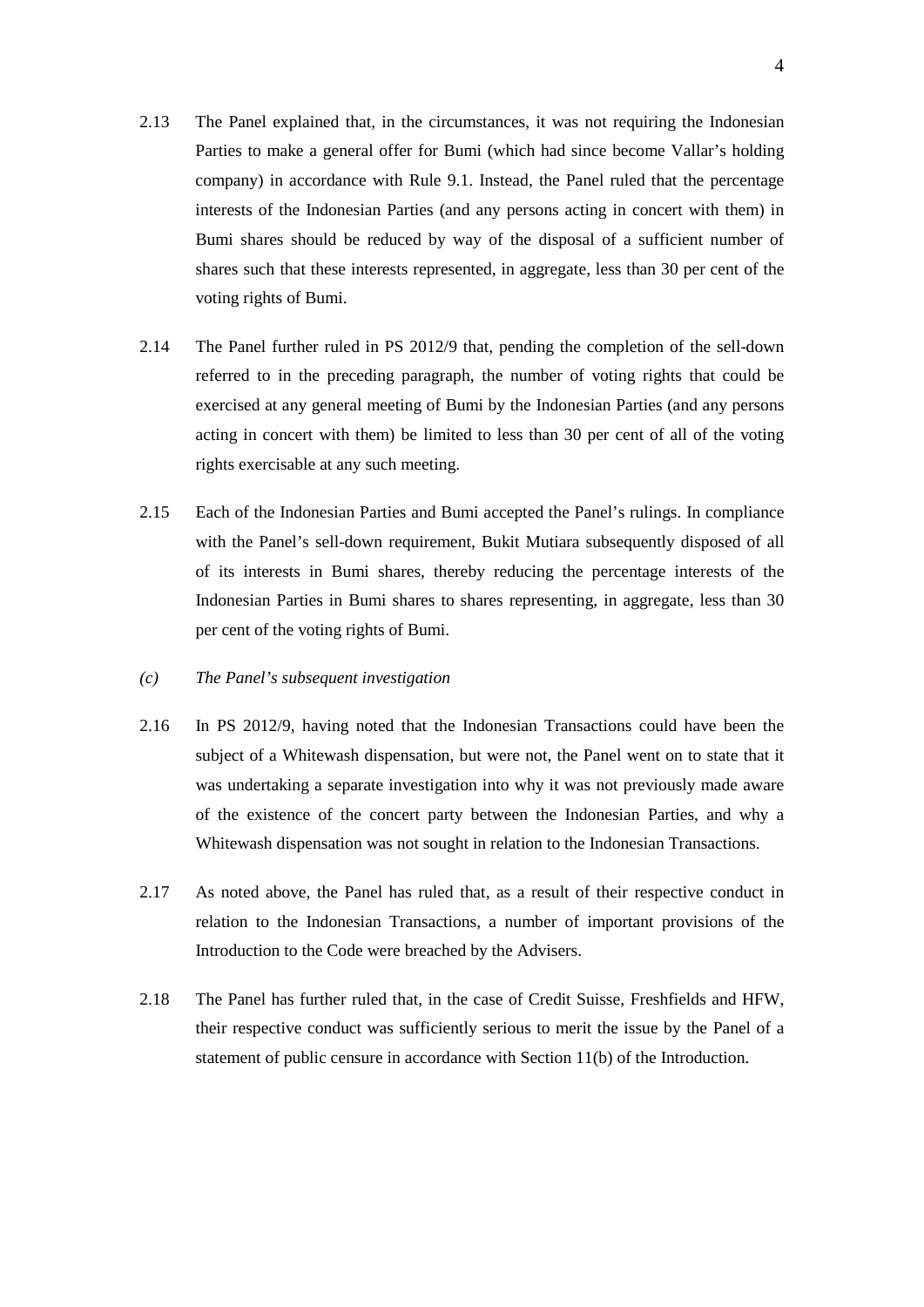## **3. Relevant Code provisions**

#### *(a) The definition of 'acting in concert'*

- 3.1 The Code defines persons 'acting in concert' as comprising persons who, pursuant to an agreement or understanding (whether formal or informal), co-operate to obtain or consolidate control of a company or to frustrate the successful outcome of an offer for a company. A person will have control of a company, for these purposes, if he is interested in shares carrying, in aggregate, 30 per cent or more of the voting rights of that company, irrespective of whether such interest or interests give *de facto* control. The Code supplements the definition of acting in concert with a statement of certain situations where a presumption arises that parties are so acting, unless the contrary is established.
- 3.2 The Code does not prohibit persons from acting in concert. Rather, the term describes a state of affairs existing between two or more persons which may be relevant as regards their conduct in relation to an offeree company.
- 3.3 The application of the term has been the subject of a number of Panel statements. In the case of *Guinness/Distillers* (PS 1989/13), the Panel explained that:

"*The nature of acting in concert requires that the definition be drawn in deliberately wide terms. It covers an understanding as well as an agreement, and an informal as well as a formal arrangement, which leads to cooperation to purchase shares to acquire control of a company. This is necessary, as such arrangements are often informal, and the understanding may arise from a hint. The understanding may be tacit, and the definition covers situations where the parties act on the basis of a 'nod or a wink'. Unless persons declare this agreement or understanding, there is rarely direct evidence of action in concert, and the Panel must draw on its experience and common sense to determine whether those involved in any dealings have some form of understanding and are acting in co-operation with each other. In a typical concert party case, both the offeror and the person alleged to be acting in concert with it are declaring that, notwithstanding the circumstances, they have no understanding or agreement. The Panel has to be prepared realistically to recognise that business men may not require much by way of formal expression to create such an understanding. It is unnecessary for the Panel to know everything that actually passed between the parties in a take-over. In addition, the judgment required in an acting in concert issue must usually be made in the context of the assertions and arguments of persons whose interests will not be served by a finding of acting in concert – this is because such a finding inevitably entails consequences under the Code, often to the benefit of offeree company shareholders, which is the object of the concept, with a cost to the offeror.*".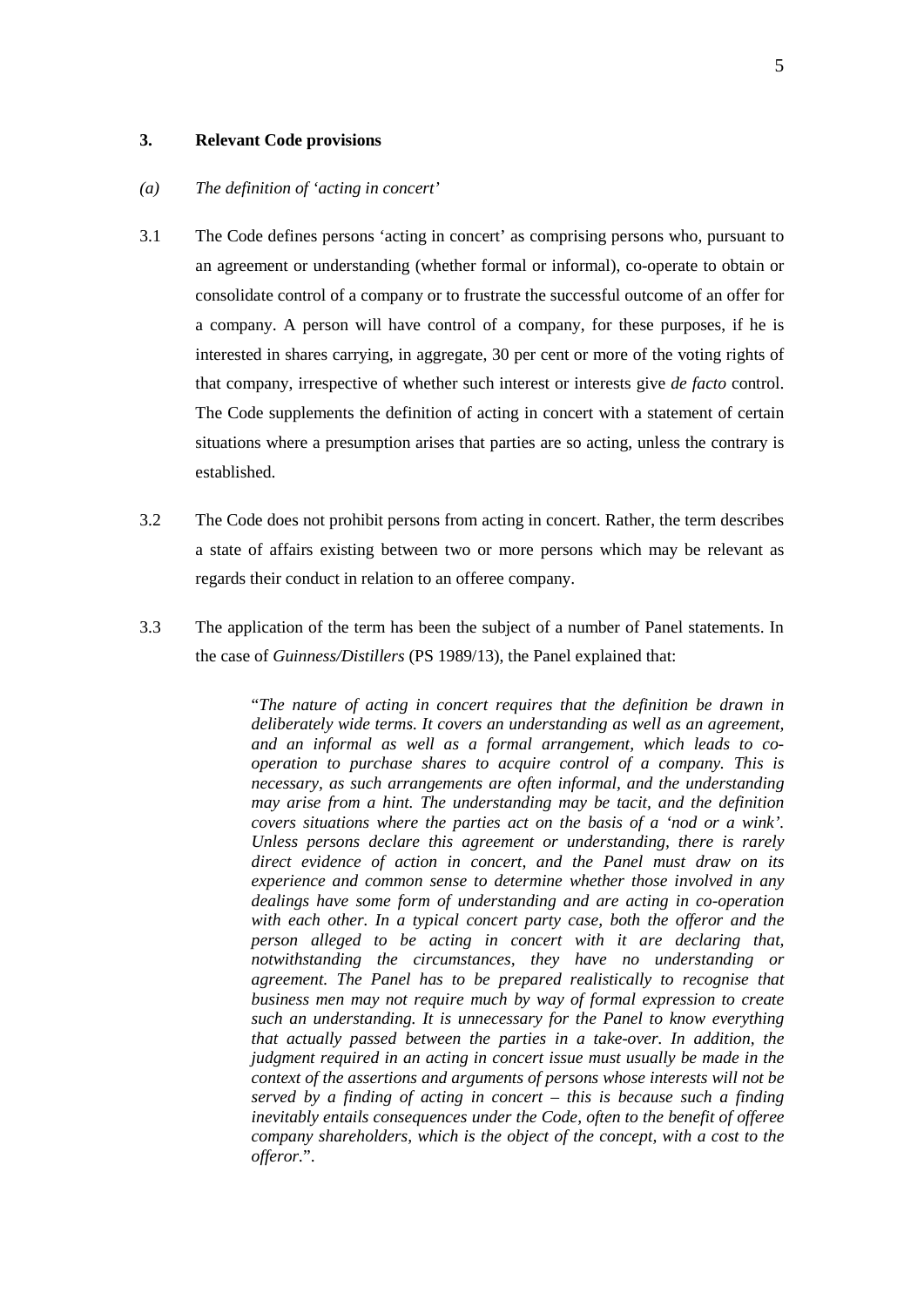- 3.4 The Takeover Appeal Board endorsed the approach to determining whether persons are acting in concert that was established in the *Guinness/Distillers* case, as set out above, in its decision in 2010 in the case of *Principle Capital Investment Trust Plc*  (TAB Statement 2010/1).
- 3.5 The term 'acting in concert' appears throughout the Code, but is particularly relevant to the application of Rule 9.1 (as recognised by the opening sentence of the Notes on Rule 9.1). Where persons are regarded by the Panel as acting in concert, the resulting aggregation of their interests in shares will be relevant in determining whether such persons have incurred an obligation to make a general offer under Rule 9.1.
- *(b) Rule 9.1*
- 3.6 Rule 9.1 is one of the Code's most important Rules. It provides that (save with the Panel's consent) when any person acquires, whether by a series of transactions over a period of time or not, an interest in shares which (taken together with shares in which persons acting in concert with him are interested) carry 30 per cent or more of the voting rights of a company, that person must make a general offer for all of the remaining shares in the company other than those already owned by him or persons acting in concert with him.
- 3.7 In seeking to protect minority shareholders' interests, Rule 9.1 reflects a fundamental requirement of General Principle 1 of the Code, namely that if a person acquires control of a company, the other holders of securities must be protected.
- *(c) Note 1 of the Notes on Dispensations from Rule 9*
- 3.8 Note 1 of the Notes on Dispensations from Rule 9 provides that the Panel will normally waive the obligation to make a general offer under Rule 9.1 that would otherwise result from the issue of new securities as consideration for an acquisition or a cash subscription, if there is an independent vote at a shareholder meeting. To be effective, this shareholder resolution must be approved by a majority vote of independent shareholders of the offeree company voting on a poll. This approval is known as a "Whitewash".
- 3.9 It is for the offeree company which is issuing the relevant shares to seek this waiver of the obligation to make a general offer under Rule 9.1. The person or group of persons acting in concert who would, but for such waiver, incur an obligation under Rule 9.1 cannot seek this waiver. This is because it is the offeree company which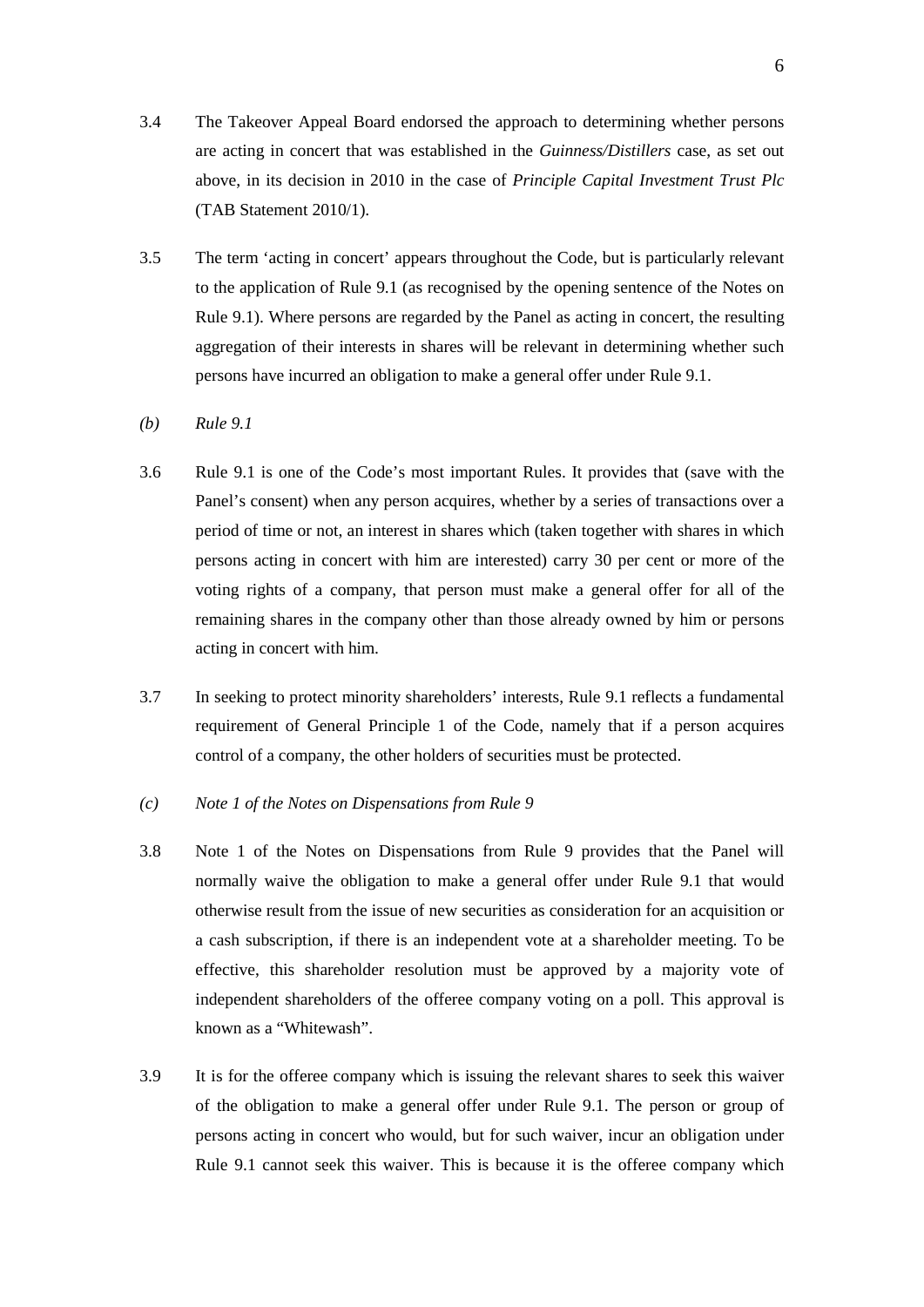must convene the shareholder meeting at which the Whitewash will be sought. It is also the offeree company which must ensure that the circular convening the shareholder meeting includes competent independent advice (to the offeree company) regarding the relevant transaction, the controlling position that it will create and the effect this will have on shareholders generally.

## *(d) Section 2(a) of the Introduction: Nature and purpose of the Code*

- 3.10 Section 2(a) of the Introduction explains that the Code provides an orderly framework within which takeovers are conducted and that the Code is also designed to promote the integrity of the financial markets, in conjunction with other regulatory regimes.
- 3.11 Section 2(a) also explains that the Code has been developed since 1968 to reflect the collective opinion of those professionally involved in the field of takeovers as to appropriate business standards and as to how fairness to offeree company shareholders and an orderly framework for takeovers can be achieved.

## *(e) Section 2(b) of the Introduction: General Principles and Rules*

- 3.12 Section 2(b) of the Introduction explains that the Code is based on a number of General Principles, which are essentially statements of standards of commercial behaviour. There are six General Principles, each of which is expressed in broad, general terms, and the Code does not define the precise extent of, or the limitations on, their application. The General Principles are applied in accordance with their spirit in order to achieve their underlying purpose.
- 3.13 Section 2(b) goes on to explain that, in addition to the General Principles, the Code contains a series of Rules, which include the remaining sections of the Introduction. Section 2(b) also explains that, whilst most of the Rules are expressed in terms less general than the General Principles, they are nevertheless not framed in technical language. As with the General Principles, the Rules fall to be interpreted so as to achieve their underlying purpose: not only the letter but also the spirit of the Rules must be observed.

## *(f) Section 3(f) of the Introduction: Code responsibilities and obligations*

3.14 Section 3 of the Introduction sets out certain Rules relating to the companies, transactions and persons to which the Code applies. In particular, Section 3(f) of the Introduction states: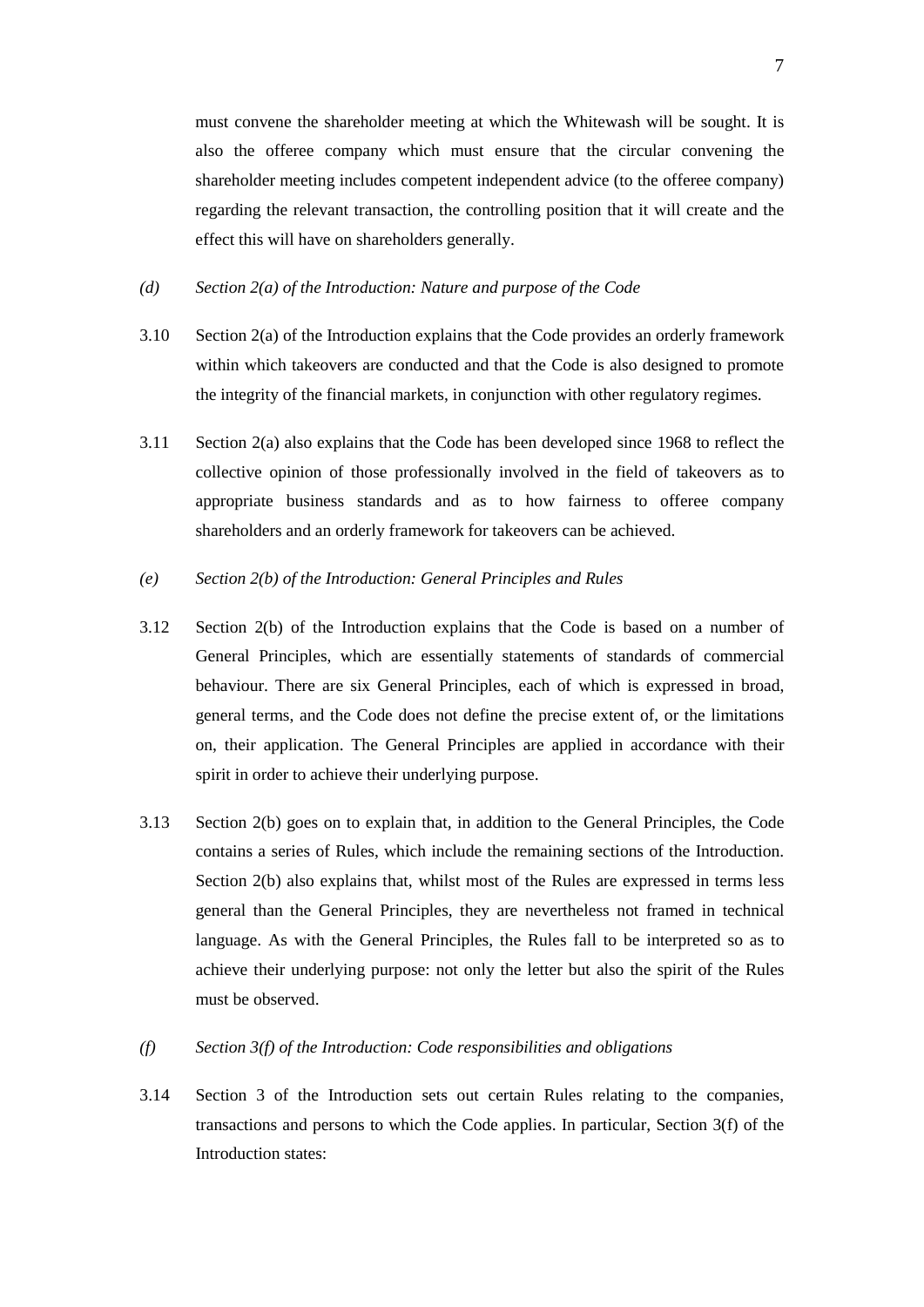"*The Code applies to a range of persons who participate in, or are connected with, or who in any way seek to influence, intervene in, or benefit from, takeovers or other matters to which the Code applies. The Code also applies to all advisers to such persons and all advisers in so far as they advise on takeovers or other matters to which the Code applies. Financial advisers to whom the Code applies have a particular responsibility to comply with the Code and to ensure, so far as they are reasonably able, that their client and its directors are aware of their responsibilities under the Code and will comply with them and that the Panel is consulted whenever appropriate.*".

- 3.15 The Panel's most recent public reference to Section 3(f) of the Introduction may be found in its statement of public criticism of *Kraft Foods Inc*. (PS 2010/14). In PS 2010/14, the Panel specifically noted the particular responsibility of financial advisers to ensure that their clients and their clients' directors are aware of their Code responsibilities, and the fundamental importance of this to the Panel's system of regulation.
- *(g) Section 6(b) of the Introduction: Interpreting the Code – rulings of the Executive and the requirement for consultation*
- 3.16 Section 6 of the Introduction sets out the Rules by reference to which the Executive issues guidance and rulings on the Code's interpretation, application and effect. In particular, Section 6(b) of the Introduction provides:

"*When a person or its advisers are in any doubt whatsoever as to whether a proposed course of conduct is in accordance with the General Principles or the rules, or whenever a waiver or derogation from the application of the provisions of the Code is sought, that person or its advisers must consult the Executive in advance. In this way, they can obtain a conditional ruling (on an ex parte basis) or an unconditional ruling as to the basis on which they can properly proceed and thus minimise the risk of taking action which might, in the event, be a breach of the Code. To take legal or other professional advice on the interpretation, application or effect of the Code is not an appropriate alternative to obtaining a ruling from the Executive.*".

3.17 The requirement for consultation with the Executive imposed by Section 6(b) of the Introduction is of fundamental importance to the Panel's system of regulation. Prior consultation allows parties and their advisers to operate with clarity as to the outcome of their conduct under the Code. It also minimises the risk of such conduct resulting in breaches of the Code which may not be capable of being remedied satisfactorily after the event. In addition, consultation with the Panel ensures the objective application of the General Principles and the Rules by an independent regulator on a consistent basis and in accordance with their underlying purpose. Consultation also enables the Executive, where appropriate, to seek the views of other parties who may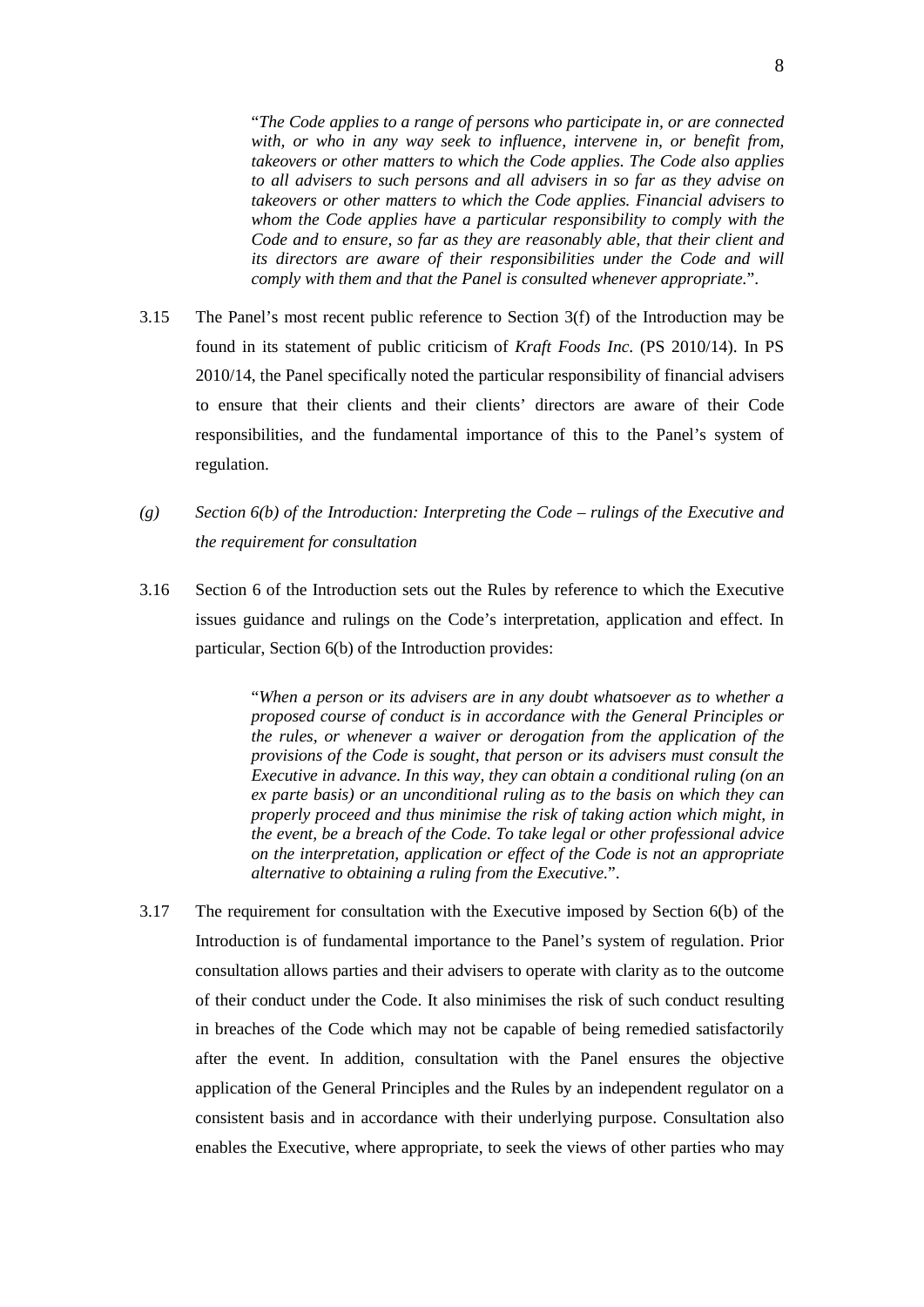be affected by its decisions and whose views may not have been sought by the parties to the transaction or their advisers.

- 3.18 As noted in the Panel's statement in the *Guinness/Distillers* case (PS 1989/13), referred to above, the judgment that must be applied by the Panel in determining whether persons are acting in concert requires the Panel to draw on its experience and common sense, in circumstances where there may be no direct evidence of persons acting in concert. It therefore follows that Section 6(b) of the Introduction is of particular significance in cases where there is doubt as to whether the Panel will regard persons as acting in concert.
- *(h) Section 9(a) of the Introduction: Dealings with and assisting the Panel*
- 3.19 Section 9 of the Introduction sets out the Rules by reference to which persons dealing with the Panel must provide it with information and assistance. In particular, Section 9(a) of the Introduction provides:

"*The Panel expects any person dealing with it to do so in an open and cooperative way. It also expects prompt co-operation and assistance from persons dealing with it and those to whom enquiries and other requests are directed. In dealing with the Panel, a person must disclose to the Panel any information known to them and relevant to the matter being considered by the Panel (and correct or update that information if it changes). A person dealing with the Panel or to whom enquiries or requests are directed must take all reasonable care not to provide incorrect, incomplete or misleading information to the Panel.*".

- 3.20 The Panel's objective is to reach decisions promptly, having taken account of the particular circumstances of a case, so that the parties to a transaction can rely on those decisions. In order to operate effectively, and to achieve that objective, the Panel expects all persons dealing with it to do so in an open and co-operative way, and to take all reasonable care not to provide incorrect, incomplete or misleading information.
- 3.21 The requirements of Section 9(a) of the Introduction are of particular significance where the Panel is concerned about the possible existence of an undisclosed concert party.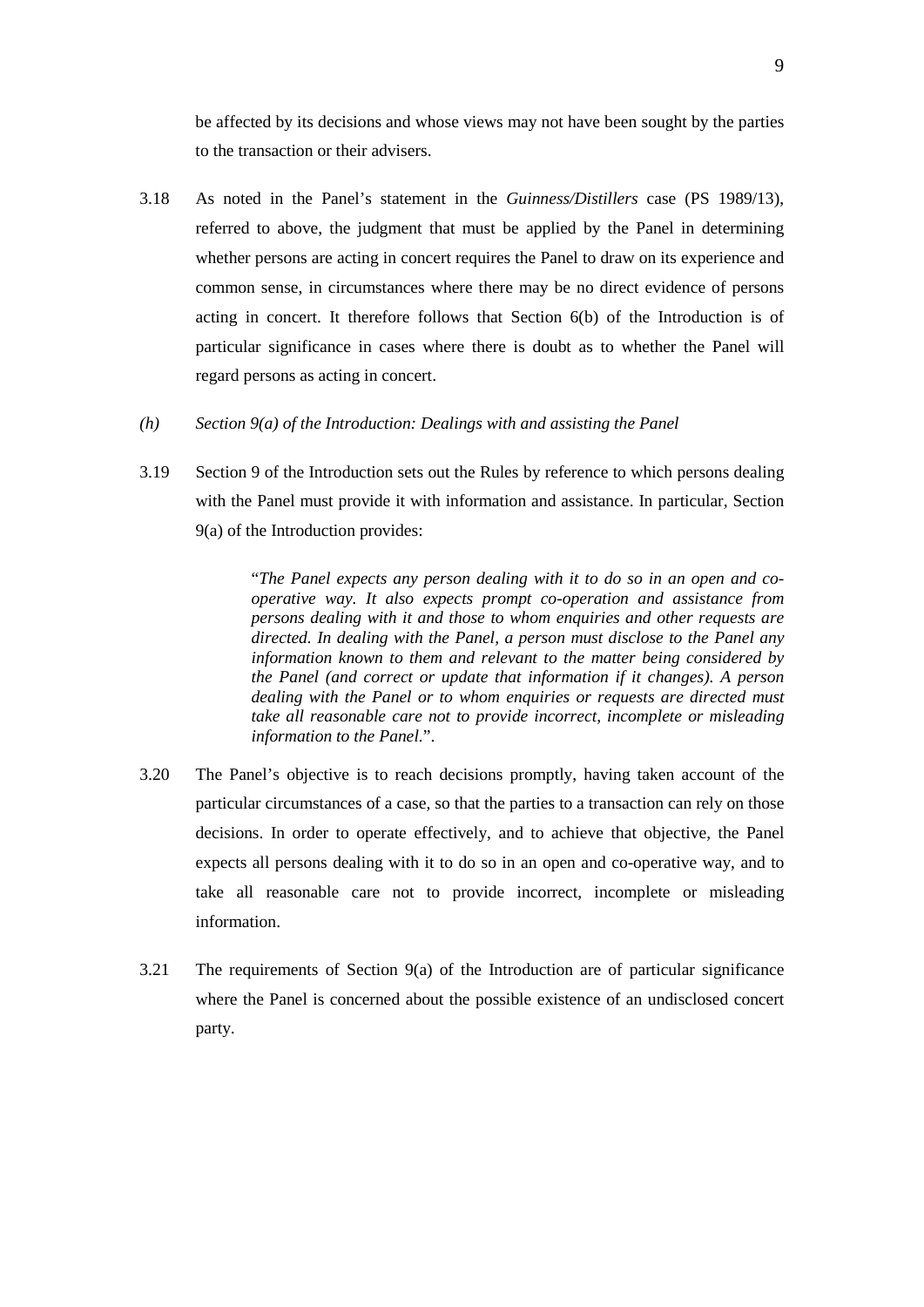## **4. Relevant Facts**

## *(a) The inception of the Indonesian Transactions*

- 4.1 Following its IPO in July 2010, and consistent with its stated objective, Vallar was actively reviewing a number of possible acquisition targets in the global metals, mining and resources sector.
- 4.2 The Indonesian Transactions were proposed to Vallar and the Indonesian Parties by J.P. Morgan in late October 2010. In early November 2010, principals from Vallar and the Indonesian Parties met to agree the key commercial terms for the Indonesian Transactions, as described above. J.P. Morgan attended this meeting. Freshfields and HFW were instructed by the time of this meeting but did not attend it.
- 4.3 Vallar wanted the execution of legal agreements in relation to the two Indonesian Transactions to be inter-conditional.
- 4.4 Work on the execution of the Indonesian Transactions began immediately after this meeting, with the principals targeting the simultaneous execution of legal agreements and the announcement of the Indonesian Transactions by not later than 15 November 2010. Credit Suisse was instructed by the Indonesian Parties to act on the Indonesian Transactions at this point.

## *(b) The execution of the Indonesian Transactions*

- 4.5 The final terms of the Indonesian Transactions were negotiated and agreed in the two week period between the principals having agreed the key commercial terms and the deadline for execution and announcement of the Indonesian Transactions. This included a series of all-parties meetings in Singapore between 9 and 16 November 2010.
- 4.6 During this time, J.P. Morgan made initial contact with the Panel with respect to the Indonesian Transactions in a telephone call on 12 November 2010. After that initial contact, Freshfields engaged in further consultation with the Panel with respect to the Indonesian Transactions. This consultation was conducted with a view to obtaining the Panel's confirmation that it had no objection to the Bakrie Group being issued with suspended voting shares in order to allow it to receive more than 29.9 per cent of the enlarged share capital in Vallar without having to seek a Whitewash.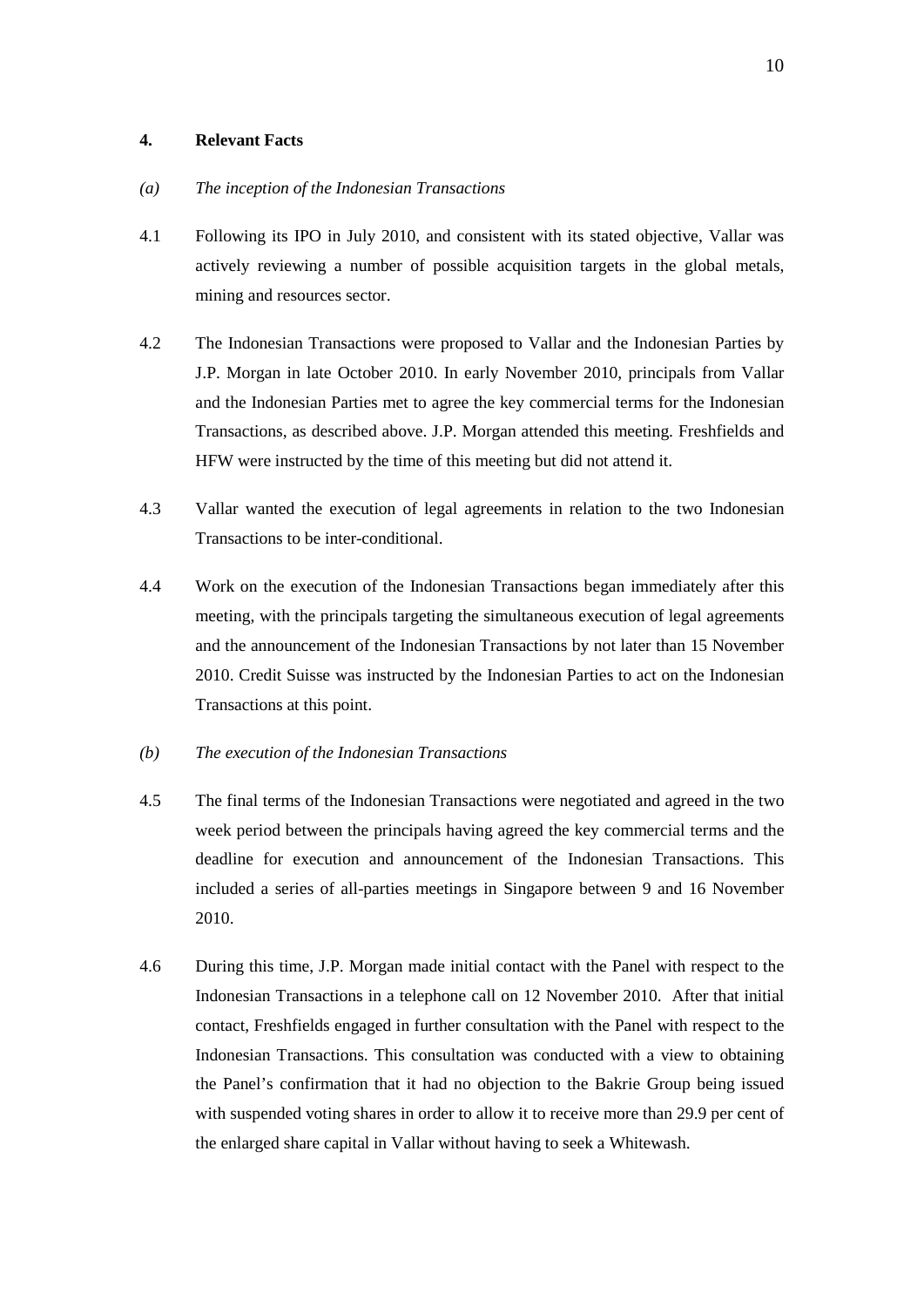- 4.7 However, the Panel was not consulted by any of the Advisers as to whether it might regard the Indonesian Parties as acting in concert. Nor was the Panel made aware of connections between the Indonesian Parties known to the Advisers which the Panel considers to have been relevant to that question:
	- (a) the Indonesian Parties were using the same financial adviser (Credit Suisse), the same UK legal advisers (HFW) and the same Indonesian legal advisers to advise them on the Indonesian Transactions;
	- (b) Bumi Resources, which was regarded as being under the Bakrie Group's control for Indonesian takeover law purposes, had part financed Bukit Mutiara's acquisition of Berau in 2009 by way of the Berau Acquisition Loan. Under the terms of the Berau Acquisition Loan, Bumi Resources' consent was required before Bukit Mutiara could sell any of its shares in Berau. Further, in connection with its entry into the Berau Acquisition Loan, Bumi Resources had been granted associated marketing rights over Berau's coal output; and
	- (c) Bukit Mutiara had agreed that \$100 million of a \$150 million break fee which the Bakrie Group had agreed to pay Vallar would be paid out of funds that were to be paid by Vallar to Bukit Mutiara pursuant to the terms of the Berau Transaction, and then used by Bukit Mutiara to pay down the Berau Acquisition Loan. The relevant funds were placed in an escrow account and were to be paid out to either Bumi Resources or Vallar depending on whether the Bumi Resources Transaction completed or not (the "Break Fee and Escrow Arrangements").
- 4.8 In this regard, the Panel also notes, in particular, that each of Credit Suisse, HFW and J.P. Morgan had pre-existing relationships with the Indonesian Parties. For instance, Credit Suisse and J.P. Morgan had both acted on Berau's IPO in 2010. Credit Suisse had also advised on and partially financed Bukit Mutiara's acquisition of Berau in 2009 (with the remaining acquisition funding being provided by the Berau Acquisition Loan, described above). HFW had advised Bukit Mutiara on this acquisition and, in that capacity, had drafted the agreement documenting the Berau Acquisition Loan.
- 4.9 All of the Advisers knew that the Indonesian Transactions would trigger a requirement for a mandatory offer to be made under Rule 9.1 of the Code if the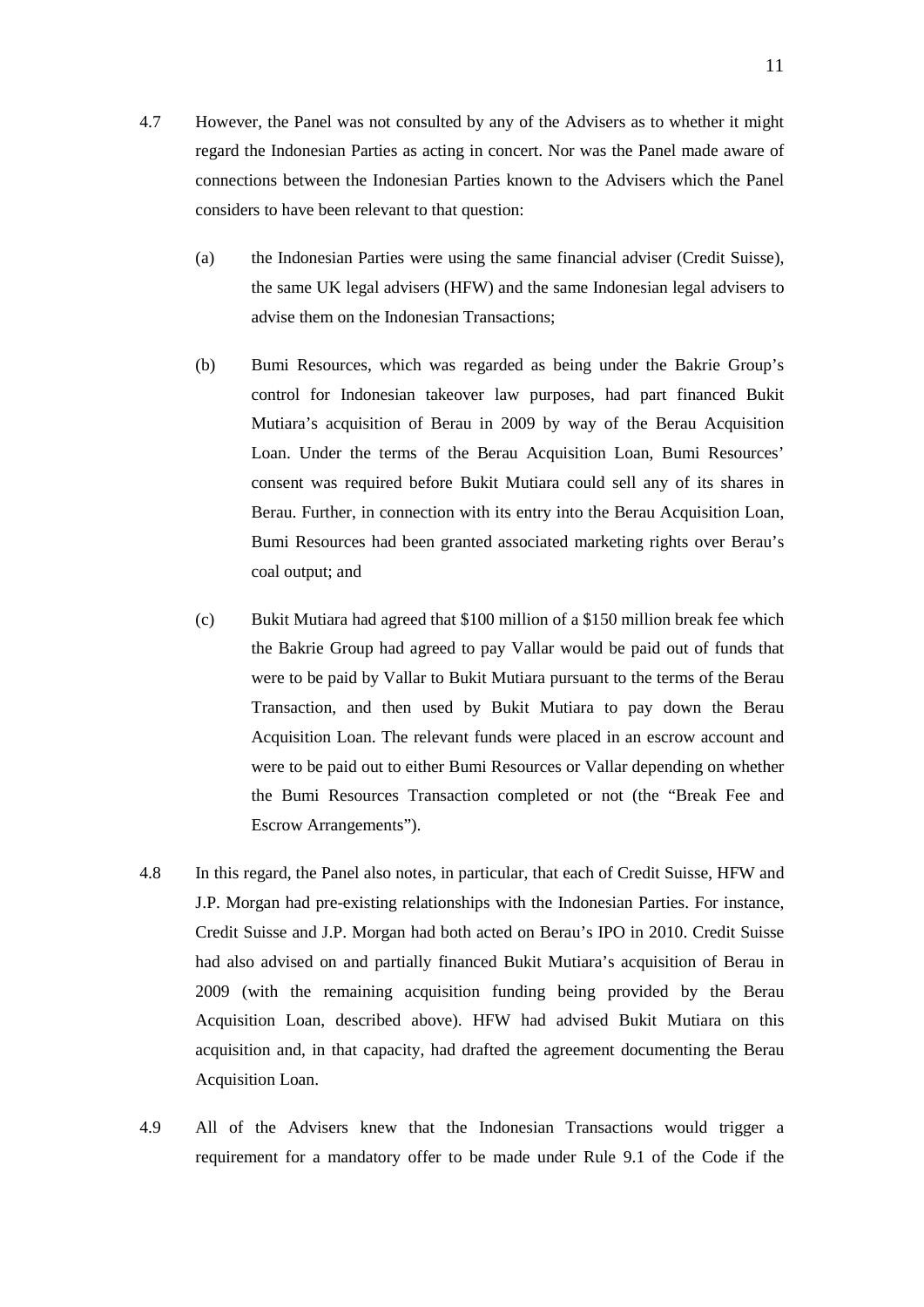Indonesian Parties were regarded by the Panel as acting in concert. For instance, Freshfields identified the question of whether the Indonesian Parties would be regarded by the Panel as acting in concert in a list of items to be resolved before the announcement of the Indonesian Transactions. Further, the consequence of the Indonesian Parties being regarded by the Panel as acting in concert in terms of triggering a mandatory general offer was identified in Vallar's board briefing materials, copied to both Freshfields and J.P. Morgan, for the board meeting at which the Vallar board gave formal approval to proceed with the Indonesian Transactions. Equally, HFW advised the Indonesian Parties in written advice as to the possibility of them being regarded by the Panel as acting in concert, and the consequences of this, and advised that Vallar should be asked to seek a Whitewash in order to address this concern. This advice was copied to Credit Suisse.

- 4.10 The SPAs entered into by each of the Indonesian Parties in connection with the Indonesian Transactions contained warranties that they were not acting in concert with any other person in relation to the shares they were being issued in Vallar. HFW's subsequent explanation to the Panel for not deleting or amending these warranties was that the Indonesian Parties confirmed to HFW that they were content to give them, having been satisfied by their discussions with Vallar that they would not be regarded by the Panel as acting in concert. HFW assumed that the concert party risk had been addressed by Credit Suisse. However, HFW did not check with Credit Suisse at the time or later whether this assumption was correct.
- 4.11 For its part, Credit Suisse has informed the Panel that it raised the question of whether Vallar should seek a Whitewash in respect of the Indonesian Transaction with both Vallar and the Indonesian Parties during meetings in Singapore on or about 10 November 2010. Credit Suisse was told that the Bakrie Group had agreed with Vallar that there would be no Whitewash in connection with the Indonesian Transactions. Credit Suisse therefore assumed that Vallar and its advisers had addressed the possibility that the Indonesian Parties might be regarded by the Panel as acting in concert, though Credit Suisse did not verify this assumption with either J.P. Morgan or Freshfields.
- 4.12 On 16 November 2010, the Indonesian Transactions were signed and announced.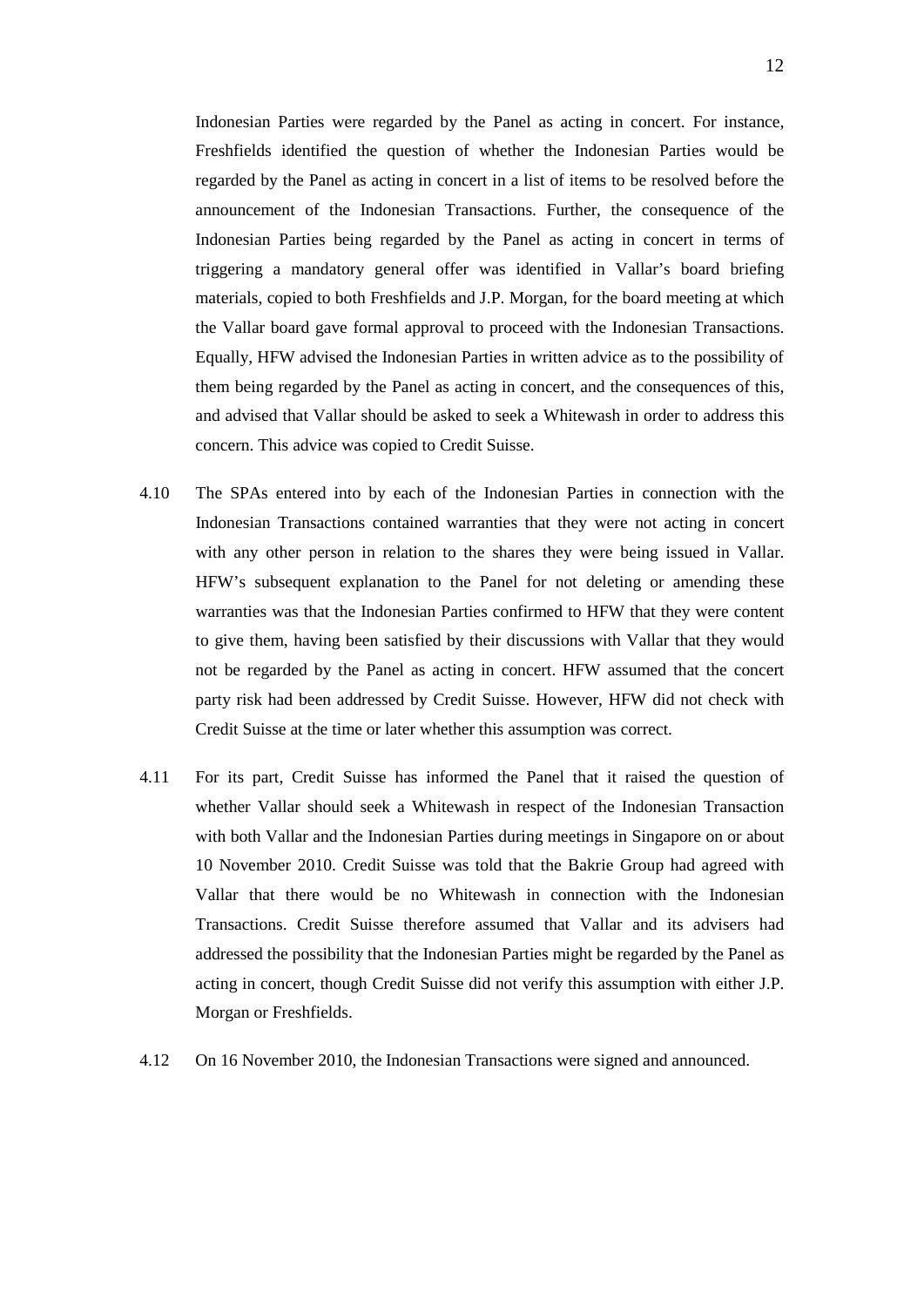## *(c) Following the announcement of the Indonesian Transactions*

- 4.13 Following the announcement of the Indonesian Transactions, Credit Suisse took steps to agree the terms of a \$1.345 billion loan to the Bakrie Group (the "Jumbo Loan"). One of the purposes of the Jumbo Loan was to provide the Bakrie Group with the funding required to refinance the third party loans in respect of which its shares in Bumi Resources had been pledged, so that the shares could be released from these security arrangements. Without this release, the Bakrie Group would not have been able to complete the Bumi Resources Transaction.
- 4.14 Credit Suisse required a security package in respect of the Jumbo Loan which included a pledge over shares representing just over 50 per cent of the enlarged share capital of Vallar. However, the number of Vallar shares to be issued to the Bakrie Group pursuant to the terms of the Bumi Resources Transaction was not sufficient to enable the Bakrie Group to meet this requirement. To meet this shortfall, it was initially proposed that Bukit Mutiara would pledge in favour of Credit Suisse some of the new Vallar shares that it was to receive on completion of the Berau Transaction, in exchange for which Bukit Mutiara would receive compensation from the Bakrie Group, the details of which were to be agreed.
- 4.15 In connection with Credit Suisse's documentation of the Jumbo Loan, its external lawyers reviewed the SPAs entered into in relation to the Indonesian Transactions. Having reviewed these agreements, Credit Suisse's external lawyers raised concerns with Credit Suisse about whether the Panel had been consulted about the possibility that the Indonesian Parties might be regarded by the Panel as acting in concert.
- 4.16 This issue was then raised with Credit Suisse in London. They were immediately concerned about the manner in which the possibility that the Indonesian Parties might be regarded by the Panel as acting in concert had been dealt with prior to the announcement of the Indonesian Transactions. On being asked by Credit Suisse how the matter had been dealt with pre-announcement, HFW confirmed that:
	- (a) discussions with the Panel prior to the announcement of the Indonesian Transactions had been undertaken exclusively by Vallar and its advisers;
	- (b) the concept of acting in concert had been explained to the Indonesian Parties and the Indonesian Parties had concluded that they were not acting in concert;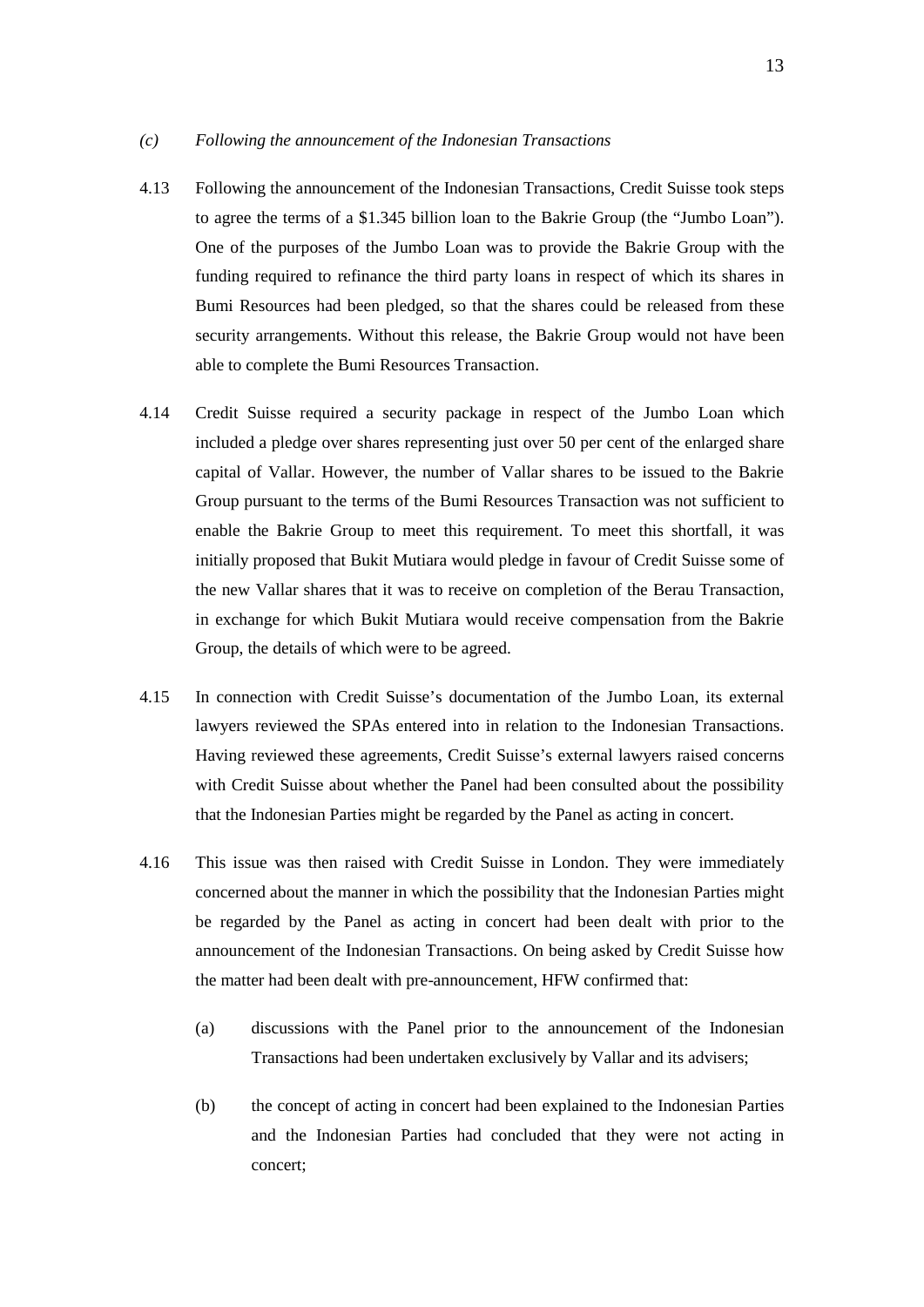- (c) HFW understood the issue to have been discussed with Vallar and its advisers, who agreed that the Indonesian Parties were not acting in concert; and
- (d) there were warranties to this effect in both SPAs.
- 4.17 Credit Suisse nevertheless remained concerned about the possibility that the Indonesian Parties might be regarded by the Panel as acting in concert, and further enquiries were made within Credit Suisse to ascertain the nature of the relationship between the Indonesian Parties. An internal credit paper from 2009 relating to the Berau Acquisition Loan was identified which suggested that Credit Suisse had at that time viewed the commercial relationship between the Indonesian Parties as being particularly close. Credit Suisse also obtained more up-to-date information from those in Credit Suisse who had direct relationships with the Indonesian Parties. Credit Suisse then determined in late December 2010 that it was necessary to consult the Panel in relation to their concerns about the possibility that the Indonesian Parties might be regarded by the Panel as acting in concert.
- 4.18 Between late December 2010 and early January 2011, Credit Suisse prepared a draft written submission to the Panel which sought confirmation that the Indonesian Parties would not be regarded by the Panel as acting in concert. The draft submission:
	- (a) explained that Bukit Mutiara would pledge in favour of Credit Suisse some of the new Vallar shares that it was to receive on completion of the Berau Transaction;
	- (b) made it clear that this was being done in order to provide collateral for the Jumbo Loan; and
	- (c) disclosed the fact that there had been prior business dealings between the Indonesian Parties, including the Berau Acquisition Loan.
- 4.19 In early January, Credit Suisse sent its draft written submission to HFW and the Bakrie Group. HFW shared it with Freshfields, who in turn briefed Vallar. The Bakrie Group then informed Credit Suisse that, following discussions with Vallar, it had been decided that the Panel should not be approached in relation to the proposed share pledge. At this stage, a change to the structure by which collateral for the Jumbo Loan was to be provided was proposed: Bukit Mutiara would instead forwardsell to the Bakrie Group the same number of shares that were to have been subject to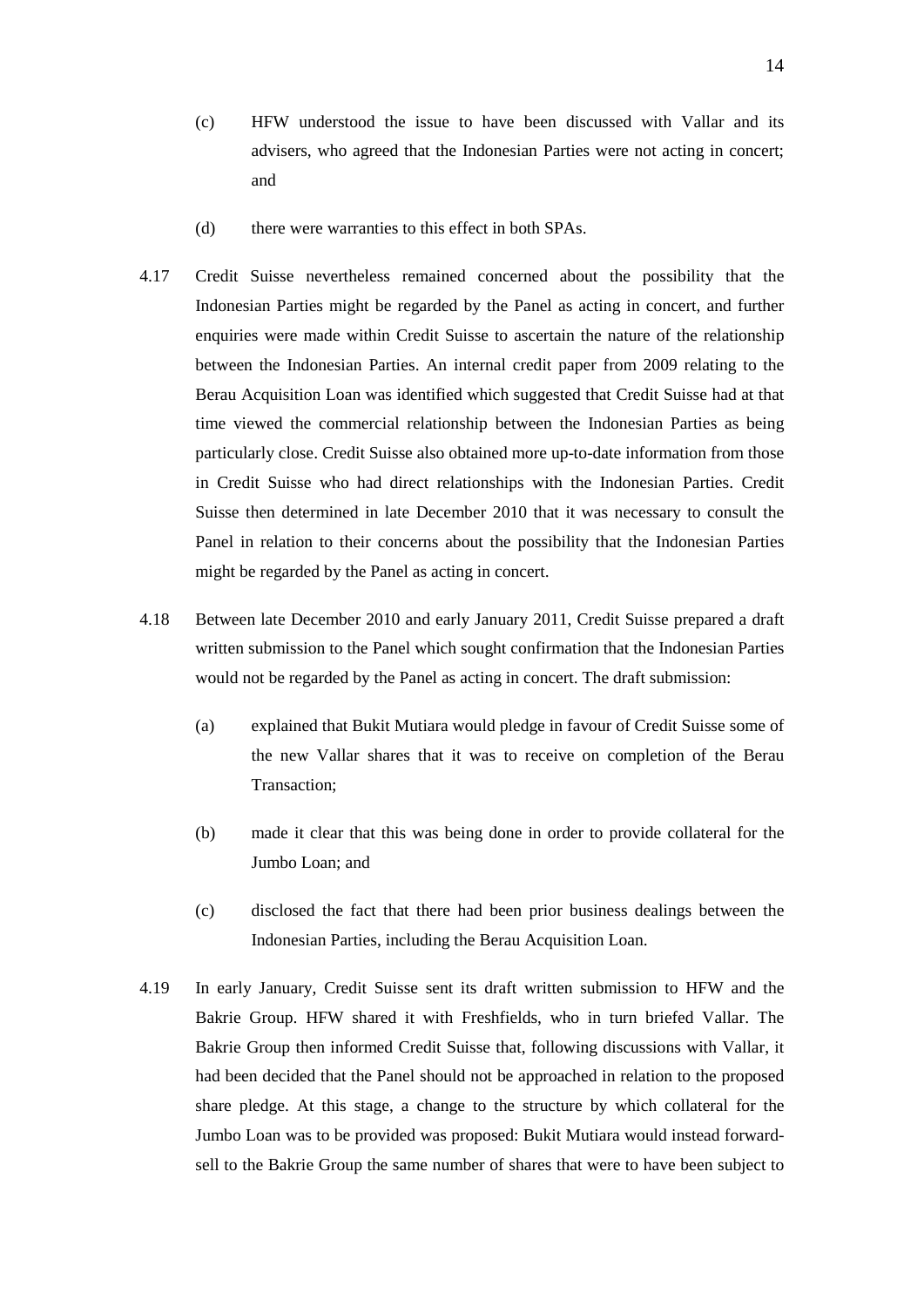the pledge described above so that the Bakrie Group itself (not Bukit Mutiara) could then pledge these shares to Credit Suisse (the "Forward-sale Arrangements").

- 4.20 The proposed change to the structure for providing collateral for the Jumbo Loan did not, however, allay Credit Suisse's concerns. In particular, it remained concerned not only about the proposed provision by Bukit Mutiara of collateral for the Jumbo Loan (i.e. by way of the Forward-sale Arrangements), but also about the wider relationship between the Indonesian Parties.
- 4.21 Although Credit Suisse did not rule out consulting the Panel, it decided that it would try to deal with these concerns in the first instance by:
	- (a) making further enquiries of those within Credit Suisse who had direct relationships with the Indonesian Parties, with a view to satisfying themselves that the Indonesian Parties were not acting in concert; and
	- (b) speaking to Freshfields and J.P. Morgan in order to establish what exactly had been said to the Panel about the concert party issue prior to the announcement of the Indonesian Transactions.
- 4.22 Credit Suisse therefore arranged separate calls with Freshfields and J.P. Morgan on 7 and 10 January 2011 respectively to discuss this issue. On the call with Freshfields, Credit Suisse was informed that Freshfields had not considered the Indonesian parties to be acting in concert and had not, therefore, discussed this possibility with the Panel prior to the announcement of the Indonesian Transactions. On the call with J.P. Morgan, Credit Suisse was informed that, having considered and performed due diligence into the issue, J.P. Morgan did not regard the Indonesian Parties as acting in concert, and had not, therefore, discussed the possibility with the Panel prior to the announcement of the Indonesian Transactions. J.P. Morgan reminded Credit Suisse that the Indonesian Parties had been prepared to give warranties to the effect that they were not acting in concert. J.P. Morgan also confirmed that it was aware of the Berau Acquisition Loan and had taken this into account in coming to this conclusion, although it was not established by Credit Suisse whether J.P. Morgan had brought the existence of the Berau Acquisition Loan to the attention of the Panel (in fact J.P. Morgan had not seen the need to do so). On both calls, Credit Suisse, for its part, did not mention that it had concerns as to whether the Panel might regard the Indonesian Parties as acting in concert, nor did it disclose the internal Credit Suisse credit committee paper referred to in paragraph 4.17 above.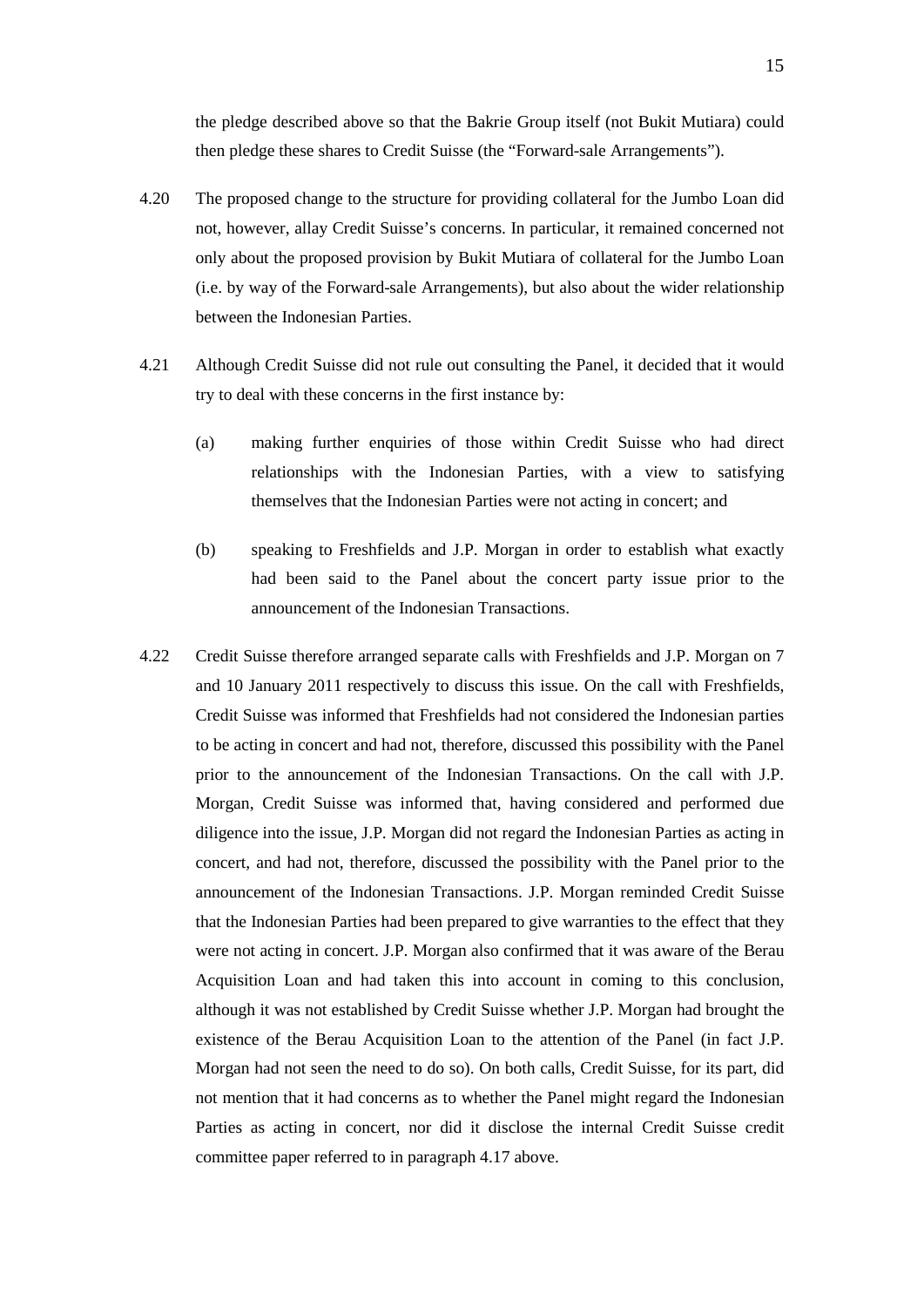4.23 Following these calls and after further discussing the matter with those internally who had knowledge of the Indonesian Parties, Credit Suisse's London team confirmed internally that they were satisfied that the possibility that the Indonesian Parties would be regarded by the Panel as acting in concert had been properly dealt with by Freshfields and J.P. Morgan prior to the announcement of the Indonesian Transactions. However, Credit Suisse's view was that the Panel should still be consulted as to whether the Forward-sale Arrangements might bring the Indonesian Parties into concert. Freshfields also advised Vallar that the Panel should be consulted as to whether the Forward-sale Arrangements might bring the Indonesian Parties into concert.

## *(d) Preparation of a consultation with the Panel on the Forward-sale Arrangements*

- 4.24 During January 2011, Freshfields and HFW prepared for the consultation with the Panel on the Forward-sale Arrangements. In anticipation of a telephone call with the Panel in relation to the Forward-sale Arrangements, on 19 January 2011, HFW prepared a draft paper (the "Positioning Paper") to assist in forming the basis of a script which Freshfields would itself prepare for the purposes of consulting the Panel. In preparing the Positioning Paper, HFW's focus was on whether the Forward-sale Arrangements would bring the Indonesian Parties into concert. The Positioning Paper gave an account of both the terms of the Forward-sale Arrangements and what was said to be the commercial background to those arrangements, including as follows:
	- (a) Bukit Mutiara was looking to sell some of the shares that it would receive on completion of the Berau Transaction in order to capitalise on a recent increase in Vallar's share price (HFW had been informed of this by the Bakrie Group); and
	- (b) the Bakrie Group wished to increase its Vallar shareholding because it continued to consider coal to be a strategic asset and saw further upside potential in Vallar.
- 4.25 Whilst the Positioning Paper referred to the fact that the Forward-sale Arrangements would help the Bakrie Group to "*receive better terms for its financing*", this was, in the Panel's view, wrongly presented as being ancillary to their stated purpose. In fact, the purpose of the Forward-sale Arrangements was the provision of collateral for the Jumbo Loan and the actual number of Vallar shares to be sold pursuant to the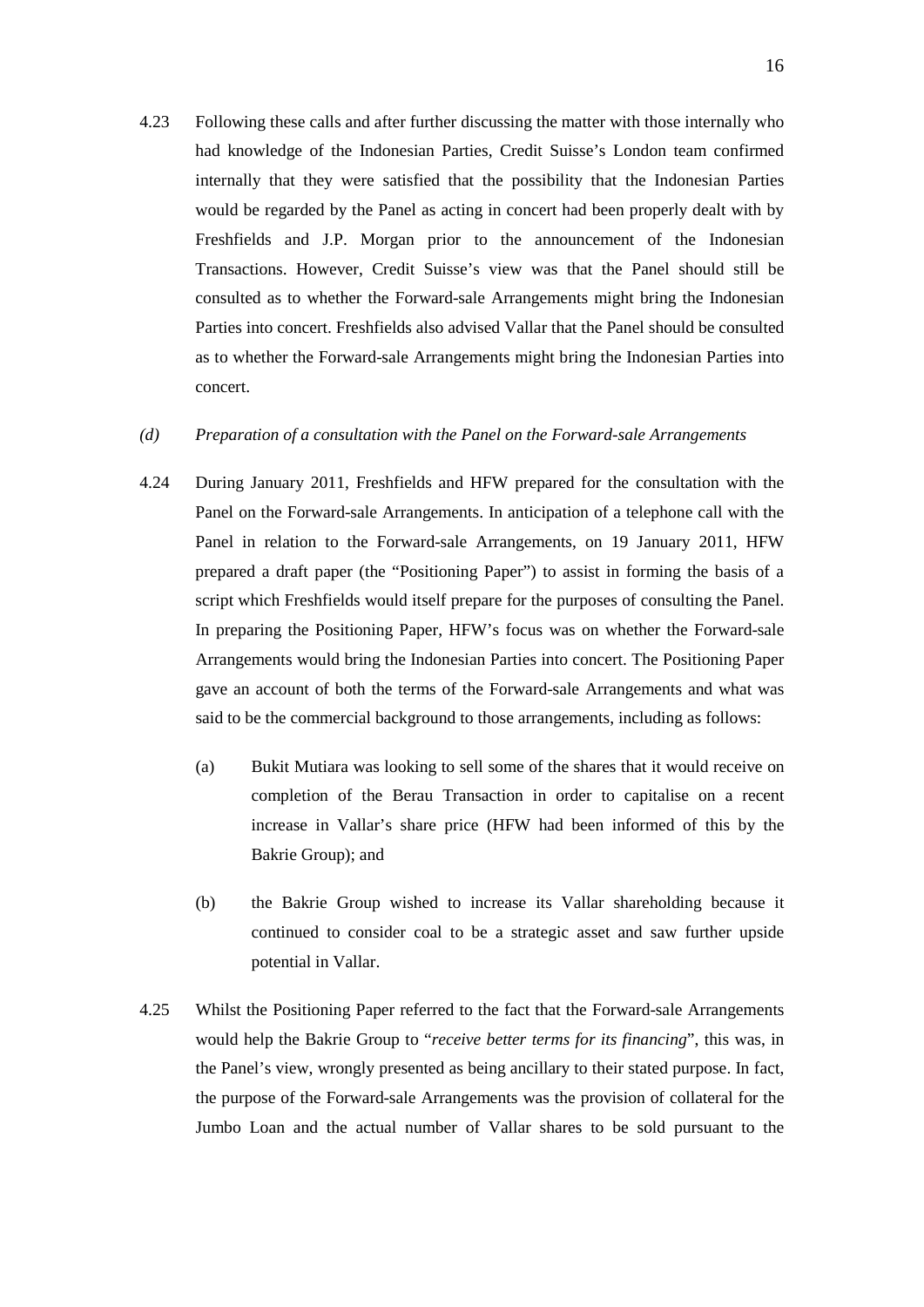Forward-sale Arrangements had been calculated by reference to Credit Suisse's specific security requirements. This was not disclosed in the Positioning Paper.

- 4.26 The Positioning Paper also did not disclose any other connections between the Indonesian Parties, such as the Break Fee and Escrow Arrangements and the Berau Acquisition Loan.
- 4.27 On 26 January 2011, Freshfields and HFW held a call with Credit Suisse to discuss the Forward-sale Arrangements and the consultation with the Panel. Credit Suisse was then sent the Positioning Paper the following day. Around this time, Credit Suisse and HFW engaged in discussions (both internally and with each other) regarding potential amendments to the terms of the Forward-sale Arrangements, to ensure that they could be demonstrated as having been agreed on an "*arm's length*" basis. In the event, no changes were in fact made to the terms of the Forward-sale Arrangements.
- 4.28 It was agreed that Freshfields would lead the proposed telephone call with the Panel to present the Forward-sale Arrangements. Freshfields prepared their script for these purposes, based on HFW's draft Positioning Paper, on 27 January 2011. Freshfields shared it with Credit Suisse on the day before the call, 1 February 2011, and Credit Suisse confirmed that it agreed with the script.
- *(e) The consultation with the Panel on the Forward-sale Arrangements*
- 4.29 On 2 February 2011, Credit Suisse, Freshfields and HFW attended a telephone call with the Panel by which the Forward-sale Arrangements were presented to the Panel and its guidance sought. During the call, which was led by Freshfields and in substance followed Freshfields' script, Credit Suisse confirmed that it did not regard the Indonesian Parties as coming into concert as a result of the Forward-sale Arrangements because they were on "*arm's length terms*".
- 4.30 In keeping with its standard practice, the Panel asked the advisers on the call to provide it with a written submission setting out the points raised on the call.
- 4.31 Following this call, HFW prepared the draft written submission requested by the Panel, the contents of which were also based on Freshfields' script. Credit Suisse and Freshfields each reviewed the draft written submission and provided comments to HFW.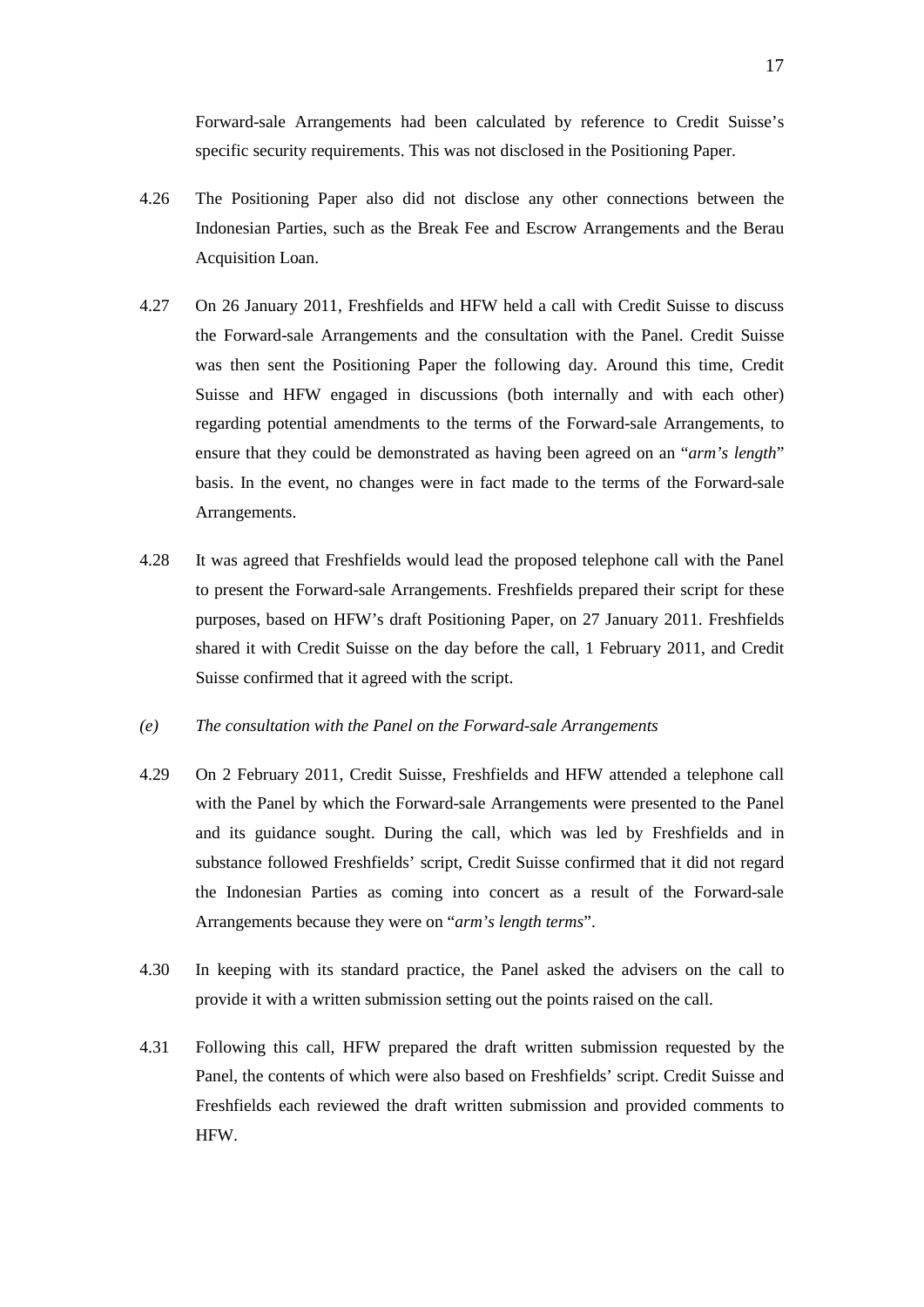4.32 The written submission was sent to the Panel on 3 February 2011. The background to the Forward-sale Arrangements was described in the written submission in the following terms:

> "*Under the Berau part of the transaction, Recapital is selling out about half of its Berau holding for cash and acquiring Vallar shares for the rest, whilst under the Bumi part of the transaction BNBR and Long Haul* [i.e. the Bakrie Group] *are rolling all of their position in Bumi* [Resources] *into Vallar shares.*

> *Recapital would now also like to cash out more of its position and sell a portion of its shares in Vallar for cash to Long Haul at closing of the Berau part of the transaction.*

> *Accordingly, Recapital and Long Haul propose to enter into an agreement under which Recapital will agree to sell about half of the Vallar shares it will receive on closing of the sale of Berau to Long Haul, conditional on that closing taking place.*".

4.33 Towards the end of the written submission, reference was made to the proposed pledge in favour of Credit Suisse of the shares to be acquired by the Bakrie Group under the Forward-sale Arrangements, but only in the context of its potential impact on the suspended voting structure, as follows:

> "*Separately BNBR and Long Haul* [i.e. the Bakrie Group] *are negotiating a credit agreement with Credit Suisse, part of the security for which includes a pledge over shares in Vallar, including those acquired by Long Haul. It is considered unlikely by the parties that the security for the loan facility will be enforced. However, if it was, the Suspended Voting Ordinary Shares acquired by the lenders on enforcement would become voting shares in their hands in accordance with the usual conversion terms of the shares.*".

- 4.34 The written submission to the Panel stated that it was considered that there were no concert party issues arising from the Forward-sale Arrangements. The submission did not, however, disclose any other relationships between the Indonesian Parties such as the Berau Acquisition Loan or the Break Fee and Escrow Arrangements.
- 4.35 The Panel considers that this written submission did not properly explain the purpose of the Forward-sale Arrangements, in that it wrongly gave the impression that the Forward-sale Arrangements were being undertaken because Bukit Mutiara was seeking to monetise its prospective interests in Vallar and that discussions in relation to the Forward-sale Arrangements had been initiated by Bukit Mutiara (which was not, in fact, the case).
- 4.36 Whilst the written submission referred to the fact that the Vallar shares that were subject to the Forward-sale Arrangements would be pledged in favour of Credit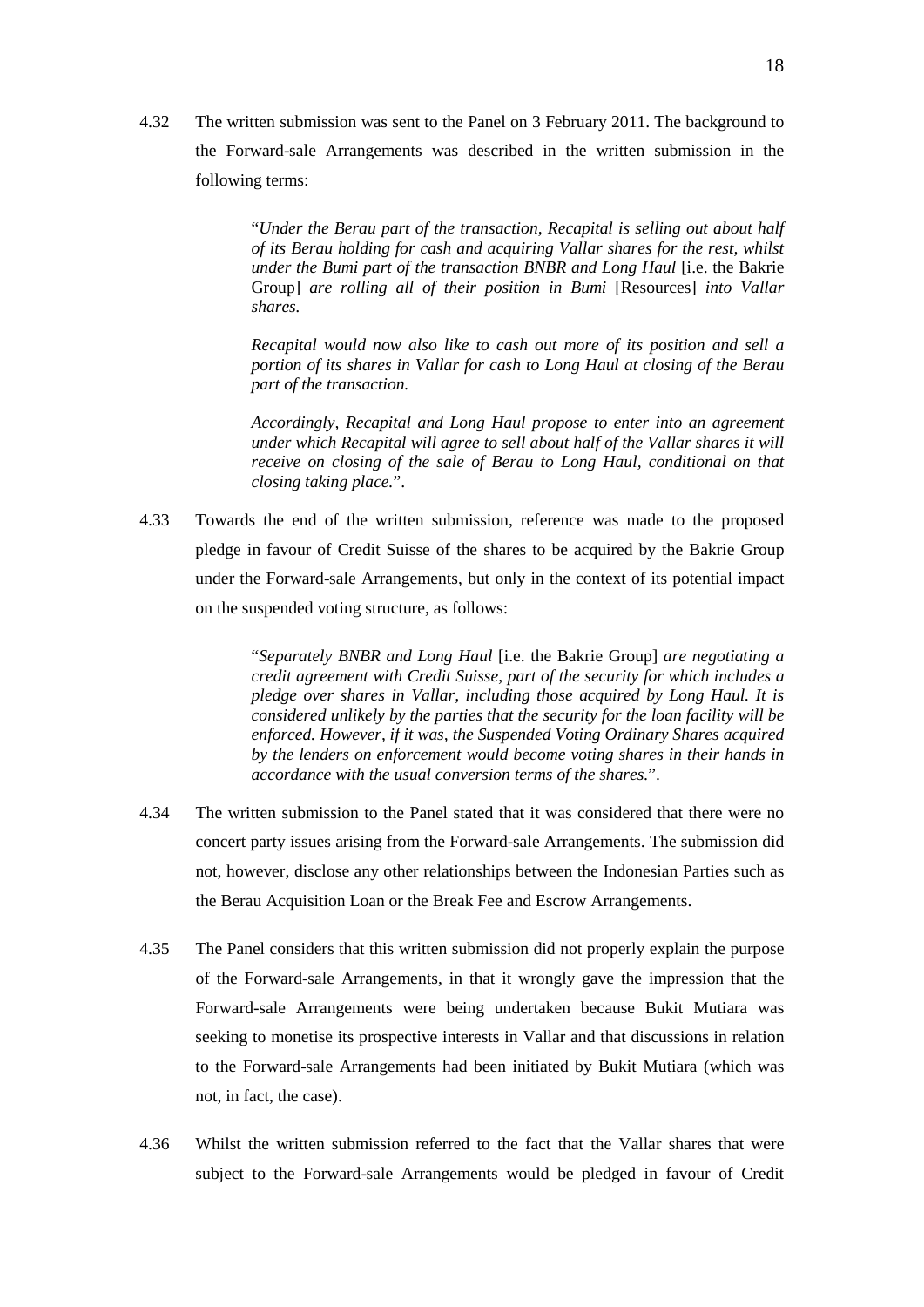Suisse, it did not explain that the provision of collateral for the Jumbo Loan in this way was, in fact, the purpose of the Forward-sale Arrangements; nor did it disclose that the number of Vallar shares to be sold pursuant to the Forward-sale Arrangements had been calculated by reference to the amount of security required for the Jumbo Loan. Moreover, the written submission did not disclose other connections between the Indonesian Parties (for example, the Break Fee and Escrow Arrangements and the Berau Acquisition Loan) which the Panel considers to have been relevant to the question of whether the Indonesian Parties would be regarded by the Panel as acting in concert.

- 4.37 The Panel considers that the information set out in this written submission particularly as regards the explanation of the purpose of the Forward-sale Arrangements and the absence of disclosure of other connections between the Indonesian Parties – stands in contrast to the information set out in the draft written submission that had been prepared by Credit Suisse around a month earlier, and shared with both HFW and Freshfields, which disclosed that the Indonesian Parties had had *"business dealings in the past"* and disclosed the fact of the Berau Acquisition Loan, but which had not, in the event, been sent to the Panel following the intervention of Vallar and the Bakrie Group.
- 4.38 Following some further discussions with Freshfields and HFW on consequential changes to the Bakrie Group's suspended voting shares in Vallar, the Panel provided its final approval of these changes on 16 February 2011.

## **5. The Panel's conclusions in relation to Code breaches**

- 5.1 The Panel's conclusions in relation to the conduct of each of the Advisers and their respective breaches of the Code are set out below.
- *(a) Failure by advisers to consult the Panel in accordance with Section 6(b) of the Introduction*
- 5.2 Section 6(b) imposes an obligation upon a relevant person or its advisers to consult the Panel if they are in "any doubt whatsoever" as to whether a relevant proposed "course of conduct" is in accordance with the Code: once that very low threshold of doubt is reached (i.e. once a person or its advisers are in "any doubt whatsoever"), the Panel must be consulted.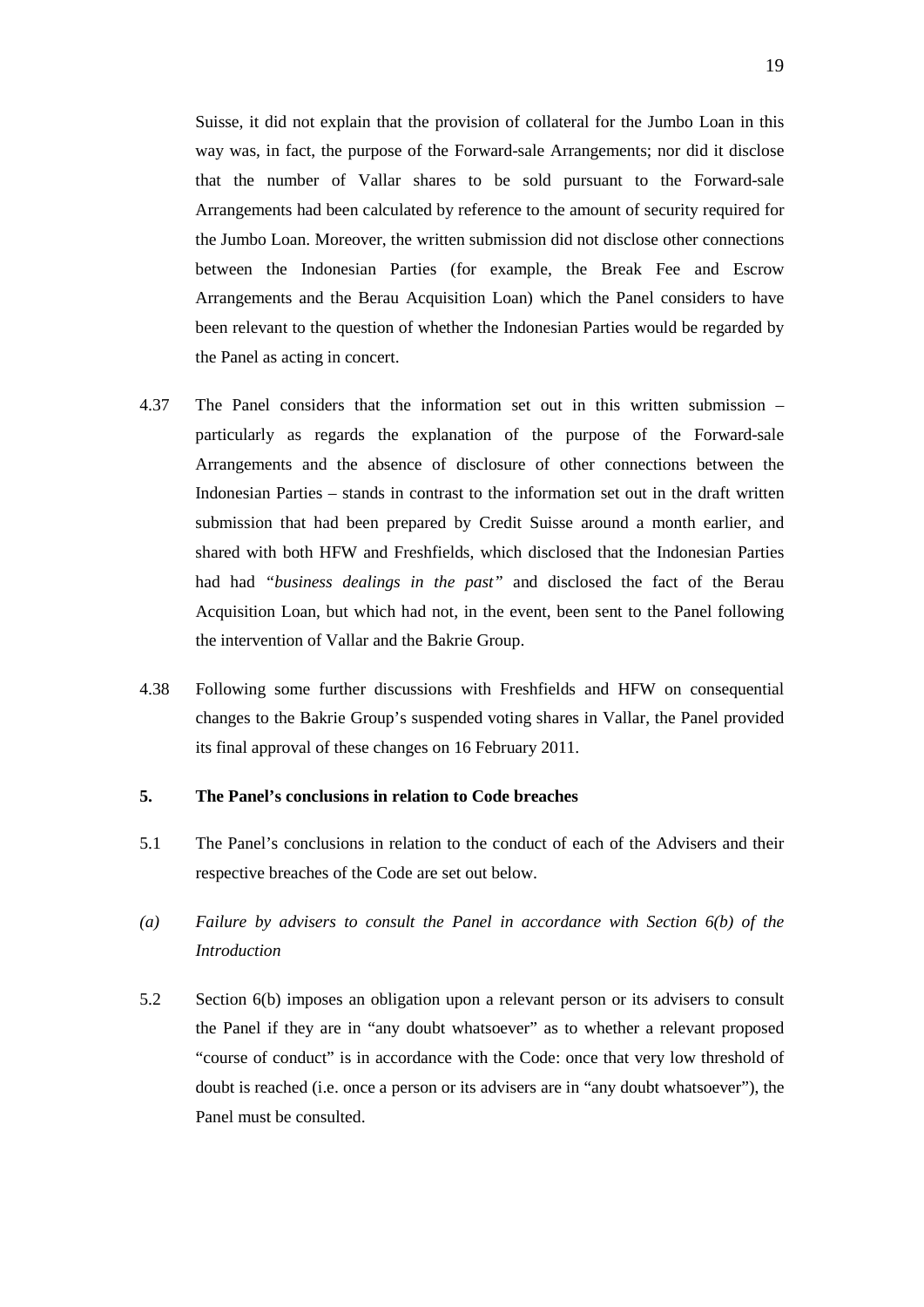- 5.3 Once an adviser is aware of facts which create any doubt whatsoever, the Section 6(b) obligation to consult the Panel is triggered, regardless of whether the adviser in question subsequently reaches the judgment that the course of conduct in question is likely to be in accordance with the Code. That is because:
	- (a) the system of regulation imposed by the Code designates the Panel as the sole body which is competent to conduct a factual investigation into whether a proposed course of conduct is in accordance with the Code. Once the trigger is pulled, the relevant matters pass into the Panel's domain;
	- (b) the Panel alone is sufficiently independent and impartial for this purpose; and
	- (c) the Panel alone has the power to request relevant information for these purposes.
- 5.4 The importance of consulting the Panel in the case of a potential concert party situation was highlighted in the *Guinness/Distillers* decision. As that decision establishes, the Panel is uniquely placed to undertake the appropriate investigation and to make the appropriate assessments.
- 5.5 Each of the Advisers knew of facts or connections between the Indonesian Parties which the Panel considers were relevant to the concert party issue, and which should have been brought to the Panel's attention on the basis described above, before the signing and announcement of the Indonesian Transactions, rather than those Advisers relying on their own judgement or that of another adviser as to whether the Indonesian Parties were acting in concert.
- 5.6 The Panel has concluded that, prior to the announcement of the Indonesian Transactions, J.P. Morgan ought to have pursued the matter further at the time by taking additional steps to inquire as to whether the Indonesian Parties were acting in concert and consulting the Panel on the concert party issue.
- 5.7 The Panel has further concluded that, prior to the announcement of the Indonesian Transactions, Credit Suisse and HFW should have consulted the Panel about the concert party issue and should not have relied on assumptions as to the conduct or judgement of others.
- 5.8 The Panel has also concluded that, following the announcement of the Indonesian Transactions, when Credit Suisse in London became involved in the Indonesian Transactions and re-examined the concert party issue, Credit Suisse was again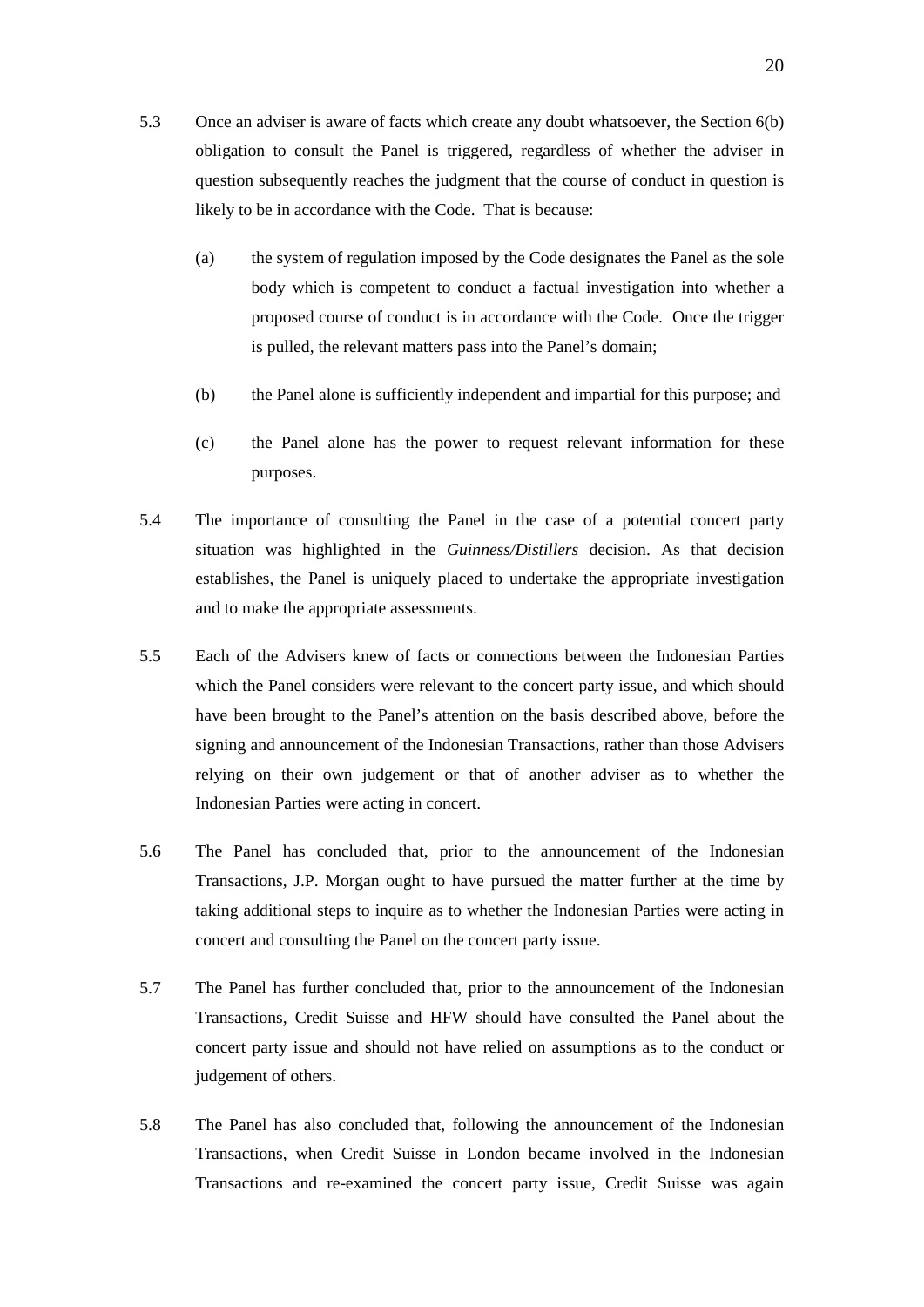obliged to ensure that the Panel was consulted. Though Credit Suisse sought to address its concerns by further discussing the matter with those internally who had knowledge of the Indonesian Parties and also with Vallar's advisers, Freshfields and J.P. Morgan, the Panel does not consider that this relieved Credit Suisse of its obligation to consult the Panel.

- 5.9 The Panel has therefore concluded that in not consulting the Panel, each of Credit Suisse, HFW and J.P. Morgan did not satisfy the requirements of Section 6(b) of the Introduction.
- 5.10 As regards Freshfields' role prior to the announcement of the Indonesian Transactions, the Panel considers that Freshfields could have done more regarding the concert party issue but makes no finding of breach in relation to Section 6(b) of the Introduction.
- *(b) Failure by financial advisers to discharge their "particular responsibility" to advise their clients in accordance with Section 3(f) of the Introduction*
- 5.11 The Panel considers that, prior to the announcement of the Indonesian Transactions, Credit Suisse did not make it clear to the Indonesian Parties that it was not permissible under the Code to take a commercial decision on the regulatory question as to whether Vallar needed to seek a Whitewash.
- 5.12 The Panel has therefore concluded that Credit Suisse did not satisfy the requirements of Section 3(f) of the Introduction by not ensuring, so far as they were reasonably able, that their clients were aware of their responsibilities under Rule 9.1 of the Code and complied with them.
- 5.13 The Panel considers that J.P. Morgan did not advise its client, Vallar, to consider seeking a Whitewash in order to address the possibility that an obligation on the part of the Indonesian Parties to make a general offer for Vallar under Rule 9.1 might arise in connection with the Indonesian Transactions (or that, in the absence of an offer being made, control of Vallar would pass to an undisclosed concert party without the other holders of Vallar shares being protected).
- 5.14 The Panel has therefore concluded that J.P. Morgan did not satisfy the requirements of Section  $3(f)$  of the Introduction by allowing Vallar to rely on warranties and failing to consult the Panel as to the possibility that the Indonesian Parties would be regarded by the Panel as acting in concert, and seeking a Whitewash if they were so regarded.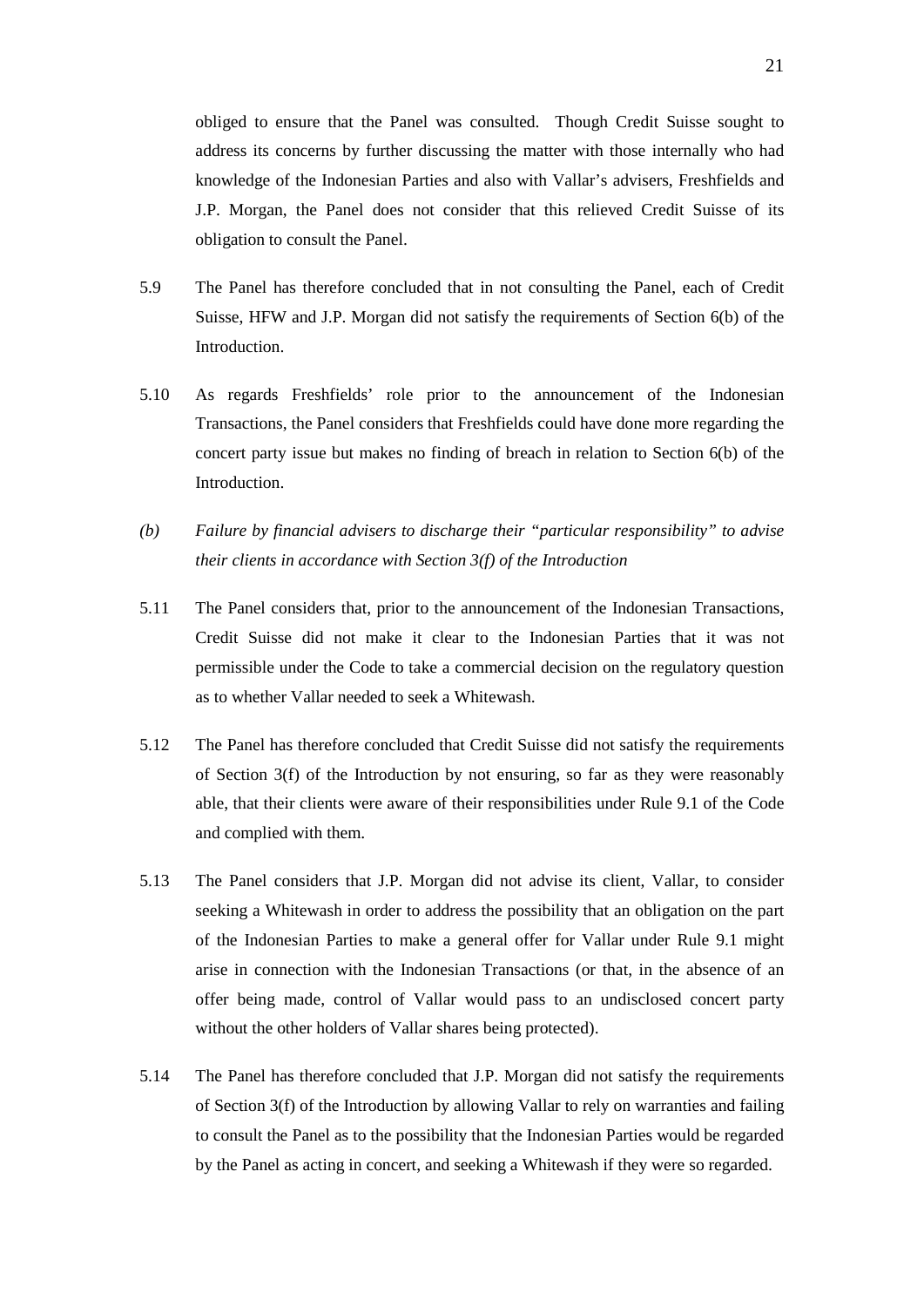- *(c) Failures by Credit Suisse, Freshfields and HFW in presenting the Forward-sale Arrangements to the Panel in accordance with Section 9(a) of the Introduction*
- 5.15 Following the announcement of the Indonesian Transactions, all three of Credit Suisse, Freshfields and HFW were aware of the commercial background to the Forward-sale Arrangements, and their purpose, as described above.
- 5.16 The Panel has also concluded that, in dealing with the Panel in relation to the Forward-sale Arrangements, Credit Suisse, Freshfields and HFW did not take all reasonable care to ensure that the commercial background to the Forward-sale Arrangements, and their purpose, was fairly presented to the Panel.
- 5.17 Specifically, Credit Suisse, Freshfields and HFW did not ensure that the direct and causative connection between the collateral requirements under the Jumbo Loan and the Forward-sale Arrangements, of which they were each aware, was properly explained to the Panel.
- 5.18 The Panel has also concluded that each of Credit Suisse, Freshfields and HFW did not ensure that the Panel was provided with all of the facts in their respective possession regarding connections between the Indonesian Parties.
- 5.19 The Panel has concluded that, by failing to disclose to the Panel information known to it and which the Panel considers to have been relevant to the possibility that the Indonesian Parties would be regarded by the Panel as acting in concert, and in not taking all reasonable care not to provide the Panel with incorrect, incomplete or misleading information relating to the Forward-sale Arrangements and their purpose, each of Credit Suisse, Freshfields and HFW did not satisfy the requirements of Section 9(a) of the Introduction. However, the Panel accepts that there was no intention on the part of Credit Suisse, Freshfields or HFW to mislead the Panel.

## **6. Disciplinary action**

- 6.1 The Panel has concluded that each of Credit Suisse's, Freshfields' and HFW's respective conduct, as described in this statement, was sufficiently serious to merit the issue of a statement of public censure of each of Credit Suisse, Freshfields and HFW in accordance with Section 11(b) of the Introduction.
- 6.2 Each of Credit Suisse, Freshfields and HFW are hereby publicly criticised, accordingly.